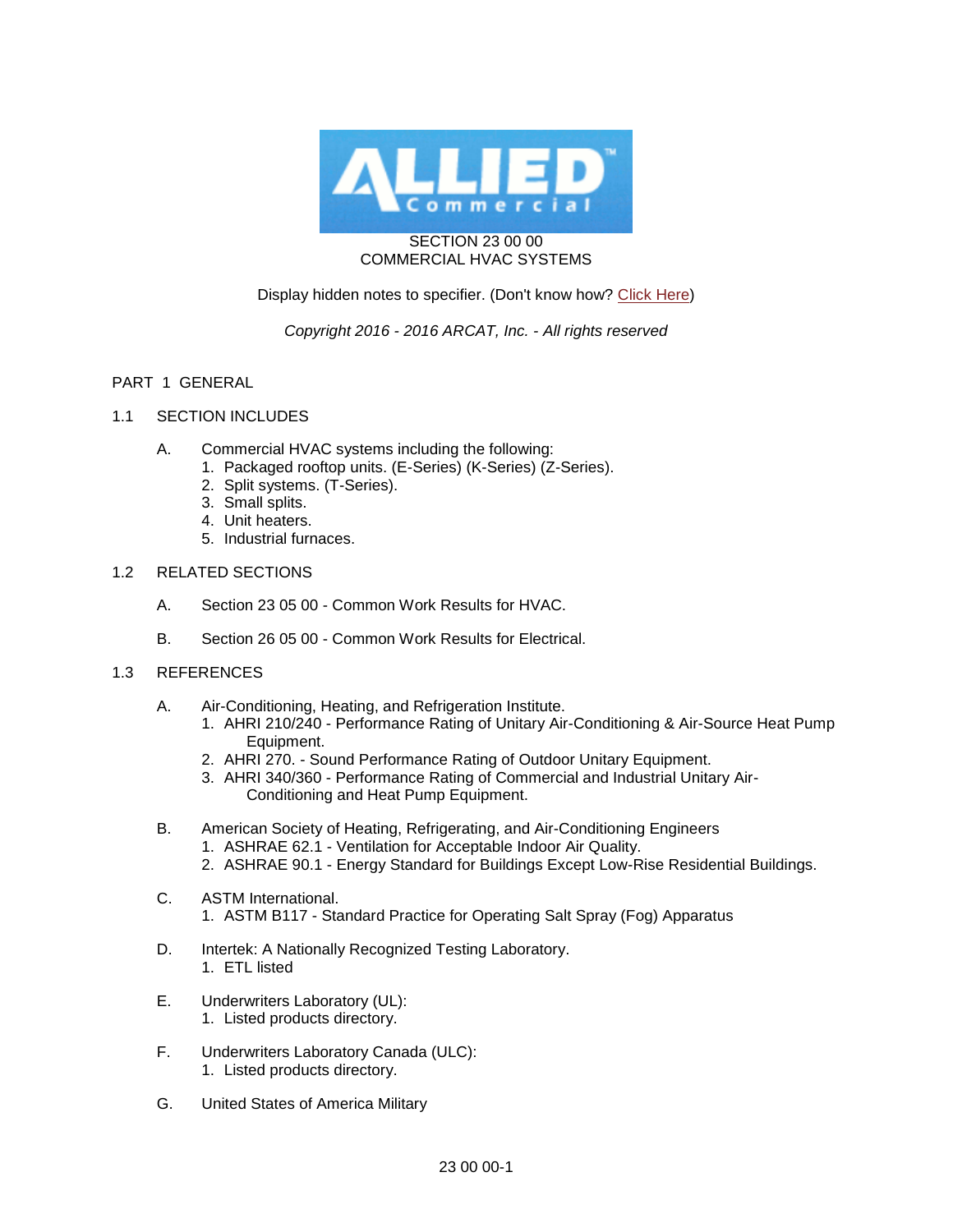1. Military Specification MIL-DTL-53084A - Primer, Cathodic Electrodeposition, Chemical Agent Resistant.

#### 1.4 SUBMITTALS

- A. Submit under provisions of Section 01 30 00 Administrative Requirements.
- B. Product Data: Manufacturer's data sheets on each product to be used, including:
	- 1. Preparation instructions and recommendations.
	- 2. Storage and handling requirements and recommendations.
	- 3. Installation methods.
	- 4. Wind and seismic certifications.
- C. Shop Drawings: Include system components, utility requirements and connections, relationship with adjacent construction. Include required clearances and access for servicing. 1. Wiring schematics and diagrams for power and control wiring.
- D. Maintenance and operation information and instructions.

#### 1.5 DEFINITIONS

- A. AFUE: Annual Fuel Utilization Efficiency.
- B. IEER: Integrated Energy Efficiency Ratio.
- C. EER: Energy Efficiency Ratio.
- D. SEER: Seasonal Energy Efficiency Ratio.

#### 1.6 QUALITY ASSURANCE

- A. Regulatory Requirements: Comply with requirements of authorities having jurisdiction and applicable codes at the location of the project.
- B. Manufacturer Qualifications: Minimum 5 years' experience manufacturing similar products.
- C. Installer Qualifications: Minimum 2 years' experience installing similar products.

#### 1.7 DELIVERY, STORAGE, AND HANDLING

- A. Deliver and store products in manufacturer's unopened packaging bearing the brand name and manufacturer's identification until ready for installation.
- B. Comply with manufacturer's recommendations. Handle materials to avoid damage.

#### 1.8 PROJECT CONDITIONS

A. Maintain environmental conditions (temperature, humidity, and ventilation) within limits recommended by manufacturer for optimum results. Do not install products under environmental conditions outside manufacturer's recommended limits.

## 1.9 WARRANTY

- A. Provide manufacturer's standard limited warranty: vears.
	- 1. Heat exchangers: vears.
	- 2. Compressors: \_\_\_\_\_\_ years.
	- 3. Economizers: \_\_\_\_\_\_ years.

## PART 2 PRODUCTS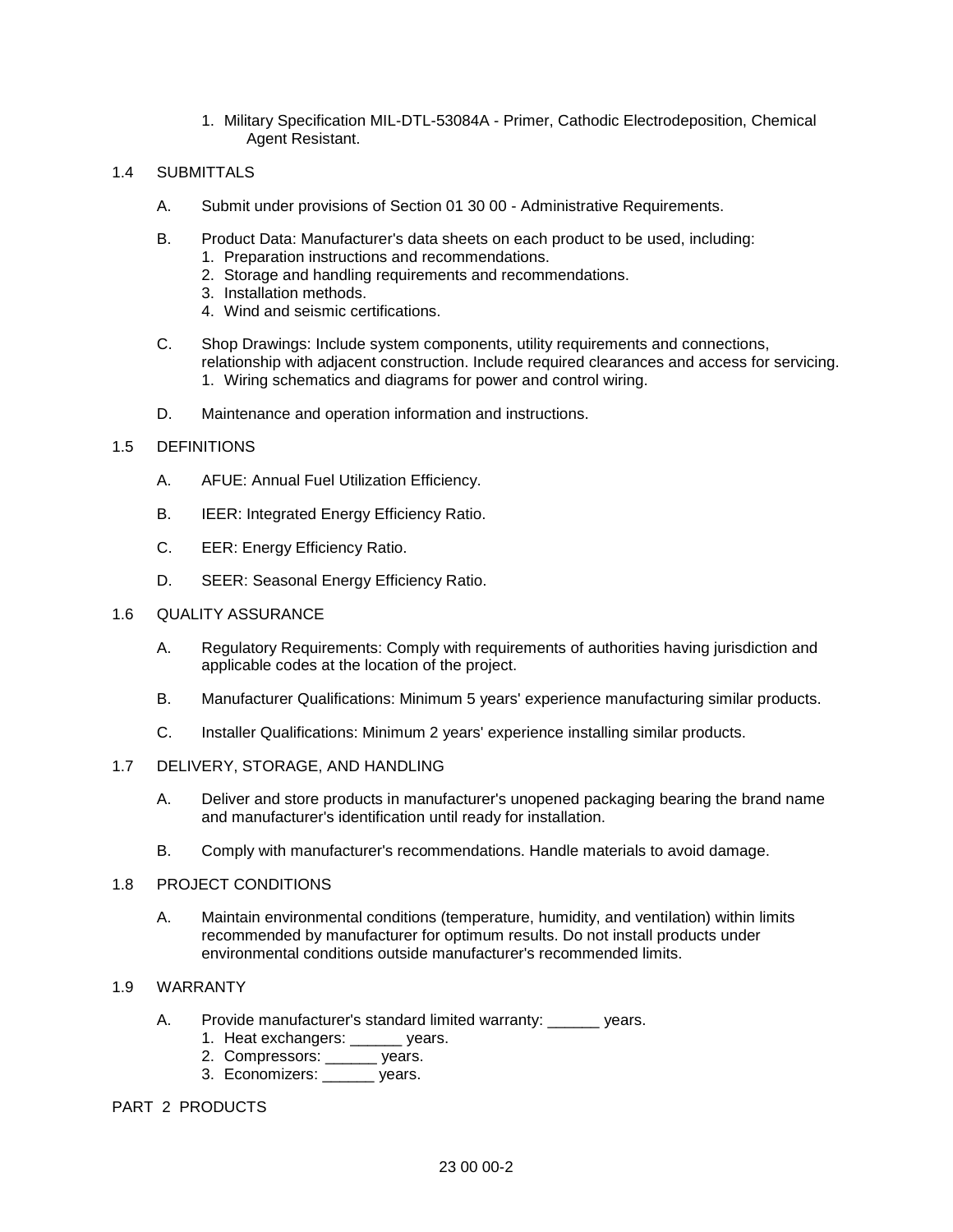### 2.1 MANUFACTURERS

- A. Acceptable Manufacturer: Allied Commercial, which is located at: 215 Metropolitan Dr.; West Columbia, SC 29170; Toll Free Tel: 800-448-5872; Emai[l:request info \(\);](http://admin.arcat.com/users.pl?action=UserEmail&company=Allied+Commercial&coid=50077&rep=&fax=&message=RE:%20Spec%20Question%20(15711all):%20%20&mf=) Web[:www.allied](http://www.allied-commercial.com/)[commercial.com](http://www.allied-commercial.com/)
- B. Substitutions: Not permitted.
- C. Requests for substitutions will be considered in accordance with provisions of Section 01 60 00 - Product Requirements.

## 2.2 PACKAGED ROOFTOP UNITS (E-SERIES)

- A. Packaged Rooftop Units: E-Series by Allied Commercial.
	- 1. LCH Gas / Electric.
	- 2. LGH- Electric / Electric.
	- 3. Capacity: 3 Tons.
	- 4. Capacity: 4 Tons.
	- 5. Capacity: 5 Tons.
	- 6. Capacity: 6 Tons.
	- 7. Capacity: 7.5 Tons.
	- 8. Capacity: 8.5 Tons.
	- 9. Capacity: 10 Tons.
	- 10. Capacity: 12.5 Tons.
	- 11. Capacity: 13 Tons.
	- 12. Capacity: 15 Tons.
	- 13. Capacity: 17.5 Tons.
	- 14. Capacity: 20 Tons.
	- 15. Capacity: 25 Tons.
	- 16. Capacity: 30 Tons.
	- 17. Capacity: 35 Tons.
	- 18. Capacity: 40 Tons.
	- 19. Capacity: 45 Tons.
	- 20. Capacity: 50 Tons.
- B. Performance requirements:
	- 1. Must meet or exceed ASHRAE 90.1 minimum standards.
	- 2. 3-5 Ton units:
		- a. AHRI 210.
		- b. AHRI 240.
	- 3. 6 Ton units:
		- a. AHRI 340.
		- b. AHRI 360
	- 4. CSA listed.
	- 5. ETL listed.
	- 6. UL listed.
	- 7. ULC listed.
- C. Cabinet:
	- 1. Exterior panels: Heavy-gauge galvanized steel with two-layer enamel paint finish.
	- 2. Perimeter Base Rail: Heavy-gauge galvanized steel.
		- a. Forklift slots; on three sides, not directly below condenser coil.
	- 3. Rigging holes on all four corners.
	- 4. Raised or flanged edges around duct and power entry openings.
	- 5. Return airflow choice: Factory shipped:
		- a. Down flow.
		- b. Horizontal flow.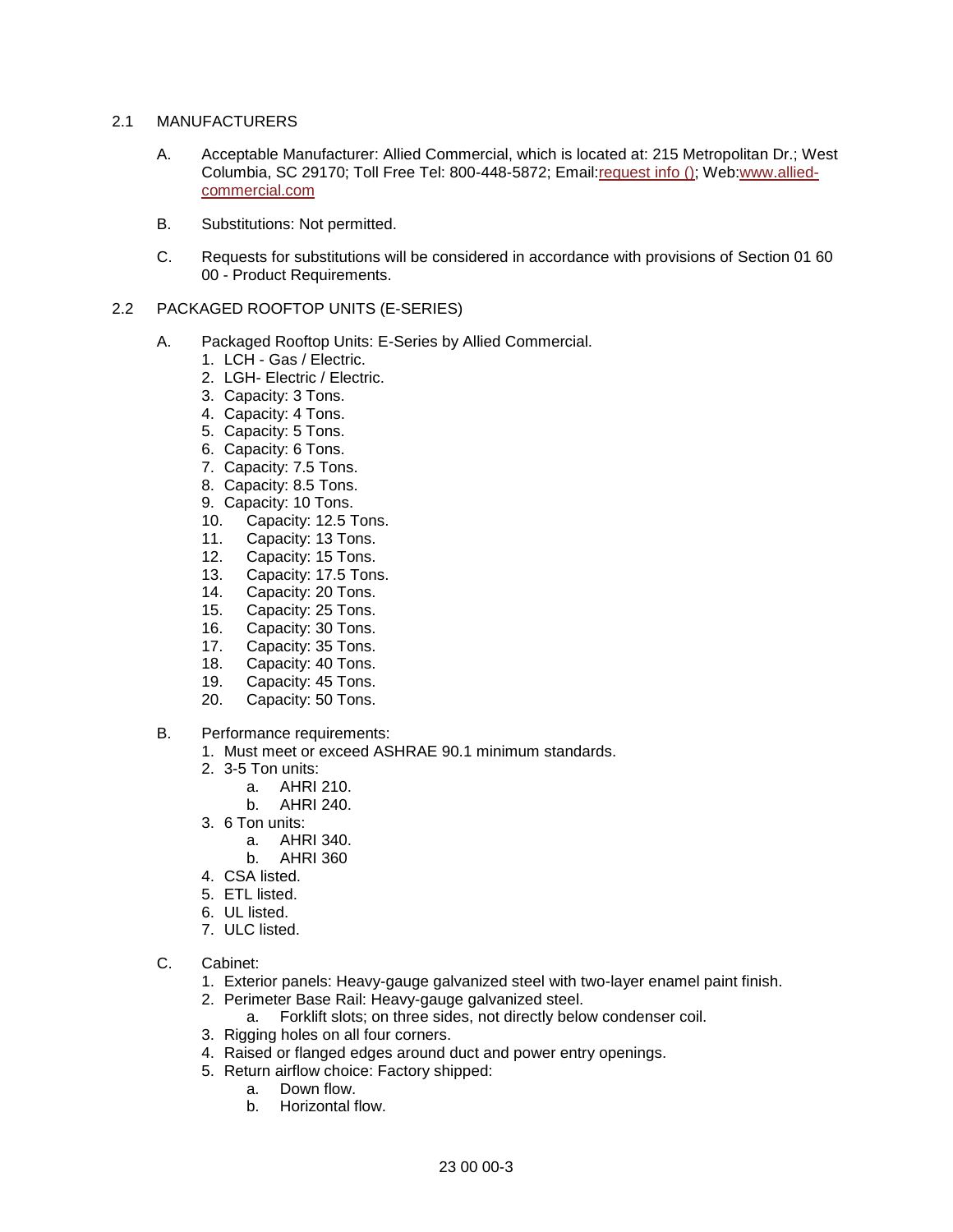- 1) Convert in field; Horizontal Discharge Kit.
- 2) Horizontal airflow requires Horizontal Roof Curb.
- 3) Horizontal Return Air Panel Kit is also required if converting a down flow configuration into horizontal.
- 6. Electrical lines: Brought through base of unit via horizontal knockouts.
- 7. Gas lines: Brought through base of unit via horizontal knockouts.
- 8. Insulation: Panels adjacent to conditioned air; insulated with non-hygroscopic fiberglass insulation.
	- a. Unit base is fully insulated.
		- 1) Serves as air seal to roof curb.
- 9. Access Panels: Compressor, controls, heating areas, blower, air filter, and economizer.
	- a. Hinged Access Panels, factory installed: Sealed with quarter-turn latching handles; tight air and water seal.
- 10. Condensate Drain Pan: Corrosion resistant double sloped.
	- a. Stainless steel drain pan.
- 11. Service Valves.
- D. Cooling System: Capable of operating from 0 to 125 degrees F (-18 to 52 degrees C) without installation of additional controls.
	- 1. Compressors: Scroll Type, R-410A refrigerant.
		- a. Overload protected.
		- b. Internal excessive current and temperature protection.
		- c. Isolated from condenser and evaporator fan air streams.
		- d. Vibration isolation: Mounted on elastomeric grommets.
	- 2. Thermal Expansion Valve.
	- 3. High capacity filter/driers.
	- 4. High pressure switches.
	- 5. Low pressure switches.
	- 6. Freezestats.
	- 7. Crankcase heaters.
- E. Coil Construction: Condensing and evaporator coils.
	- 1. Copper tube, rippled and lanced aluminum fins mechanically bonded to copper tubes, and factory leak tested.
	- 2. Evaporator Coils: Balanced port thermal expansion valves.
		- a. Compressor circuits on coil: Divided across face of coil and active through coil depth. Freeze protection; pressure and leak tested: 500 psi (3447 kPa).
		- b. Compressor circuits on coil: Divided by rows that are active across the entire surface area of the supply air.
		- c. Flexible immersed coating electrodeposited by dry film process:
			- 1) ASTM B117.
			- 2) ASTM 1153.
			- 3) MIL-P-53084.
	- 3. Condenser Coils:
		- a. Eco-last condensing coil: Aluminum lanced fins thermally bonded to aluminum flat tubes and factory leak tested.
		- b. Flexible immersed coating electrodeposited by dry film process:
			- 1) ASTM B117.
			- 2) ASTM 1153.
			- 3) MIL-P-53084.
- F. Gas Heating System: Induced draft.
	- 1. Fuel type: Natural gas.
	- 2. Ignition: Direct spark pilot.
	- 3. Electronic sensors: Flame.
	- 4. Switches: Flame rollout, high heat limit, and safety.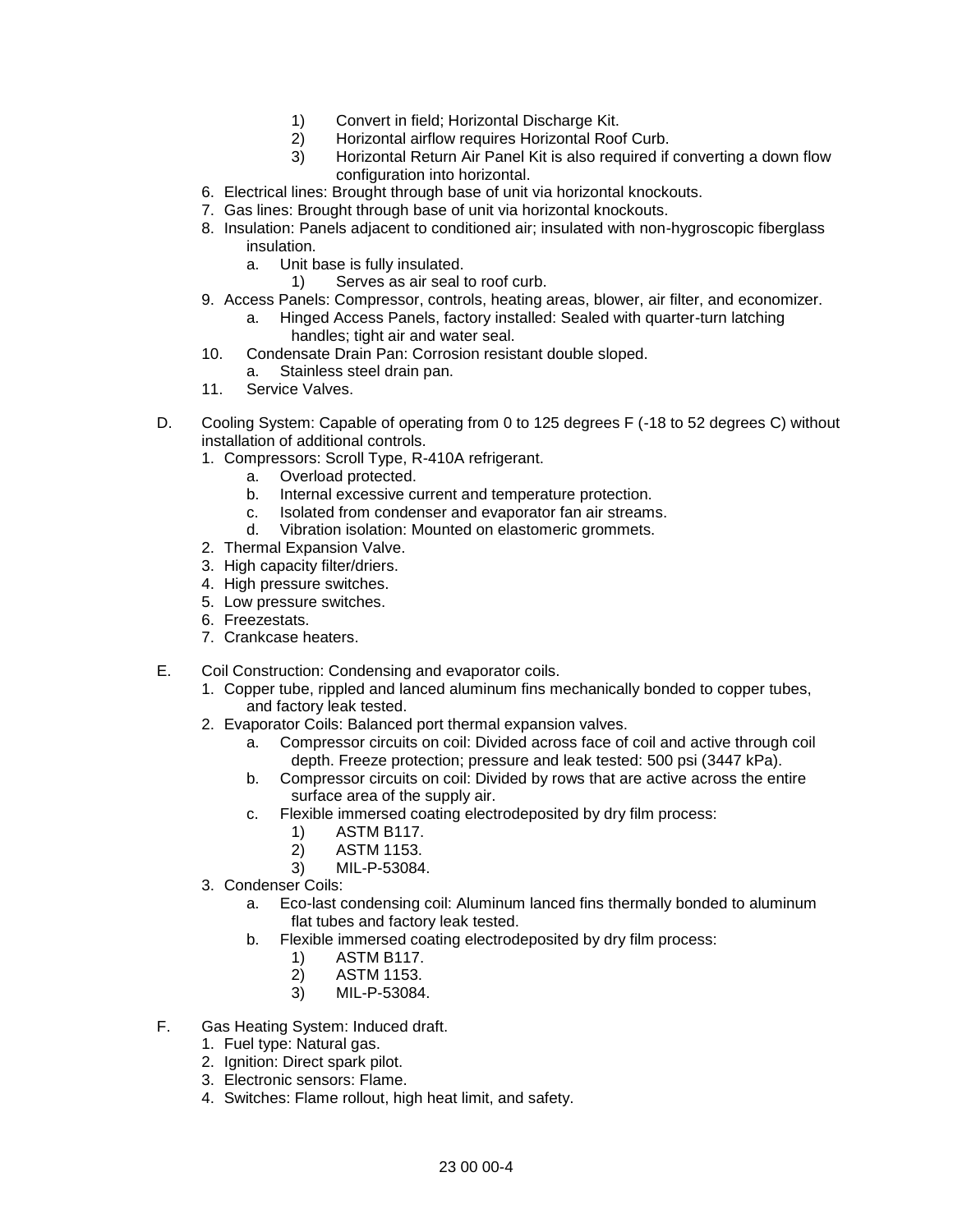- a. Induced draft failure: Operating to altitude of 2000 feet (610m) with no derate to manifold pressure.
- 5. Controls: Fan and limit.
- 6. Service access: Controls, burners and heat exchanger.
- 7. Heat Exchanger: Tubular.
	- a. Aluminized steel.
	- b. Stainless steel.
- 8. Gas piping system tight and free of leaks when pressurized to maximum supply pressure.
- 9. Gas Valve: Two-stage, redundant type gas heat valve with manual shutoff.
- 10. Gas Valve: Single stage gas heating.
- 11. Gas Burners: Inshot, aluminized steel.
- 12. Gas piping system: Leak free when pressurized to maximum supply pressure.
- 13. Low NOx.
- 14. Field Installed Accessories:
	- a. Combustion Air Intake Extensions.
	- b. Vertical Vent Extension Kit.
	- c. LPG/Propane Kit.<br>d. Low Temperature
	- Low Temperature Vestibule Heater.
- G. Electric Heating System: Electrical resistance heater.
	- 1. Reset thermal limit protection.
	- 2. Single point power supply.
	- 3. Heater Element: Nickel chromium wire.
		- a. Individually fused.
	- 4. Electric heater slides out of unit for service.
	- 5. Heating Controls:
		- a. Support 2 stages of heating control from thermostat or DDC.
		- b. Delay time of 30 seconds between low and high heat stages.
- H. Supply Air Fan (Blower): Double inlet type, galvanized steel with forward curved blades.
	- 1. Statically and dynamically balanced.
	- 2. Continuous or automatic control for occupied periods.
	- 3. Motor and Drives:
		- a. Thermal overload protected motors with automatic reset.
		- b. Direct drive ECM.
			- 1) Single Zone Variable Air Volume (VAV): Factory w/ VFD and phase protection.
			- 2) Variable Air Volume (VAV): Factory w/VFD.
		- c. Belt drive:
			- 1) Permanently lubricated ball bearings (for belt drive motors).
			- 2) Adjustable sheaves on belt drive motors for blower speed adjustment.
			- 3) Optional low and high static motor/drive combinations and optional drive kits.
			- 4) Auto Blower Belt Tensioner: Factory.
- I. Supply Air Filters: Disposable 2 inch furnished as standard.
	- 1. High Efficiency Air Filters
		- a. 2" MERV 13 Filters.
			- 1) Field installed.
		- b. 2" MERV 8 Filters.
			- 1) Field installed.
- J. Condenser Fans: Corrosion resistant propeller type.
	- 1. Condenser Fan Motor: Direct drive with permanently lubricated ball bearings.
		- a. Watertight with thermal overload protection and automatic reset.
		- b. Motor mount isolated from fan safety guard.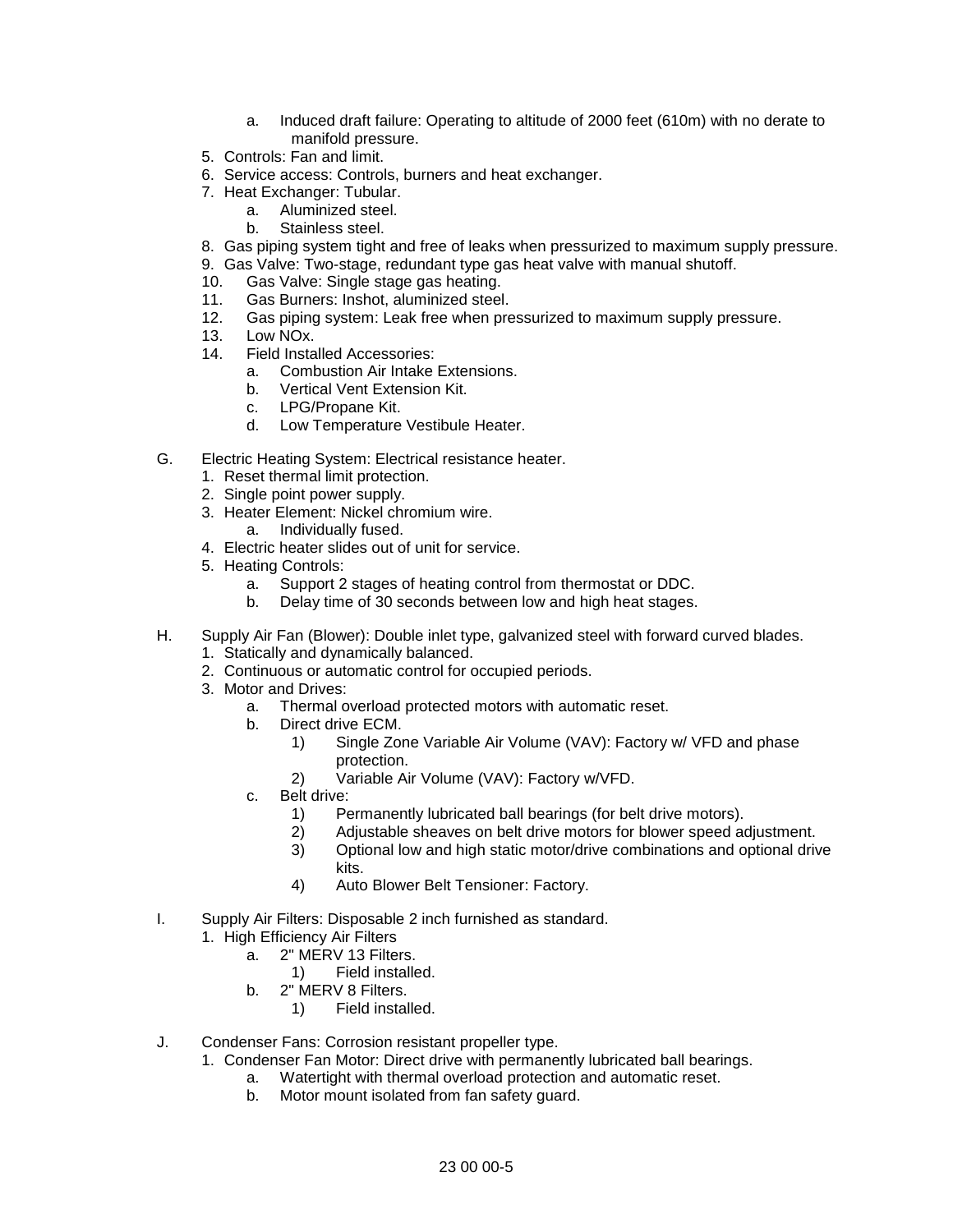- c. ECM motors.
- d. PSC motors.
- e. Standard efficiency.
- K. Controls:
	- 1. Unit Controller: Solid state control board to operate unit.
	- 2. Scrolling digital display.
	- 3. Push button navigation.
	- 4. Guided menu setup.
	- 5. Provide 5 degrees F temperature difference between cooling and heating set points meeting ASHRAE 90.1 Energy Standard.
	- 6. Display alarms, alarm history and system status.
	- 7. Component and cooling/heating mode run test capability.
	- 8. Accept CO2 sensor inputs.
	- 9. Economizer control.
	- 10. Blower on/off delay.
	- 11. 2-stage heat/4-stage cool compatible.
	- 12. Warm-up mode.
	- 13. DDC compatible.
	- 14. Indoor air quality input.
	- 15. Low ambient control down to 0 degrees F.
	- 16. Component runtime and cycle count data collection.
	- 17. Blower proving switch strike 3.
	- 18. Phase/voltage monitoring/protection.
	- 19. Real time clock (timestamps).
	- 20. USB interface with profiles and firmware upgrade capability.
	- 21. Controls Options:
		- a. SCR Electric heat control.
		- b. CO2 Sensor: Field installed.
		- c. Dirty Filter Switch:
			- 1) Field installed.
		- d. Blower Proving Switch:
			- 1) Field installed.
		- e. Phase/Voltage Monitoring Protection.
		- f. BACnet:
			- 1) Field installed.
		- g. LonTalk:
			- 1) Field installed.
		- h. Novar ETM-2051:
		- 1) Field installed.
		- i. Novar LSE.
		- j. CPC Direct Interface.
		- k. Fresh Air Tempering Sensor:
			- 1) Field installed.
		- l. Smoke detector supply:
			- 1) Field installed.
		- m. Smoke detector return.
			- 1) Field installed.
- L. Serviceability:
	- 1. Wiring: Keyed and labeled field connections, color coded and continuously marked wire to identify point-to-point component connections.
		- a. Not in contact with hot-gas refrigerant lines or sharp metal edges.
- M. Accessories:
	- 1. Economizer: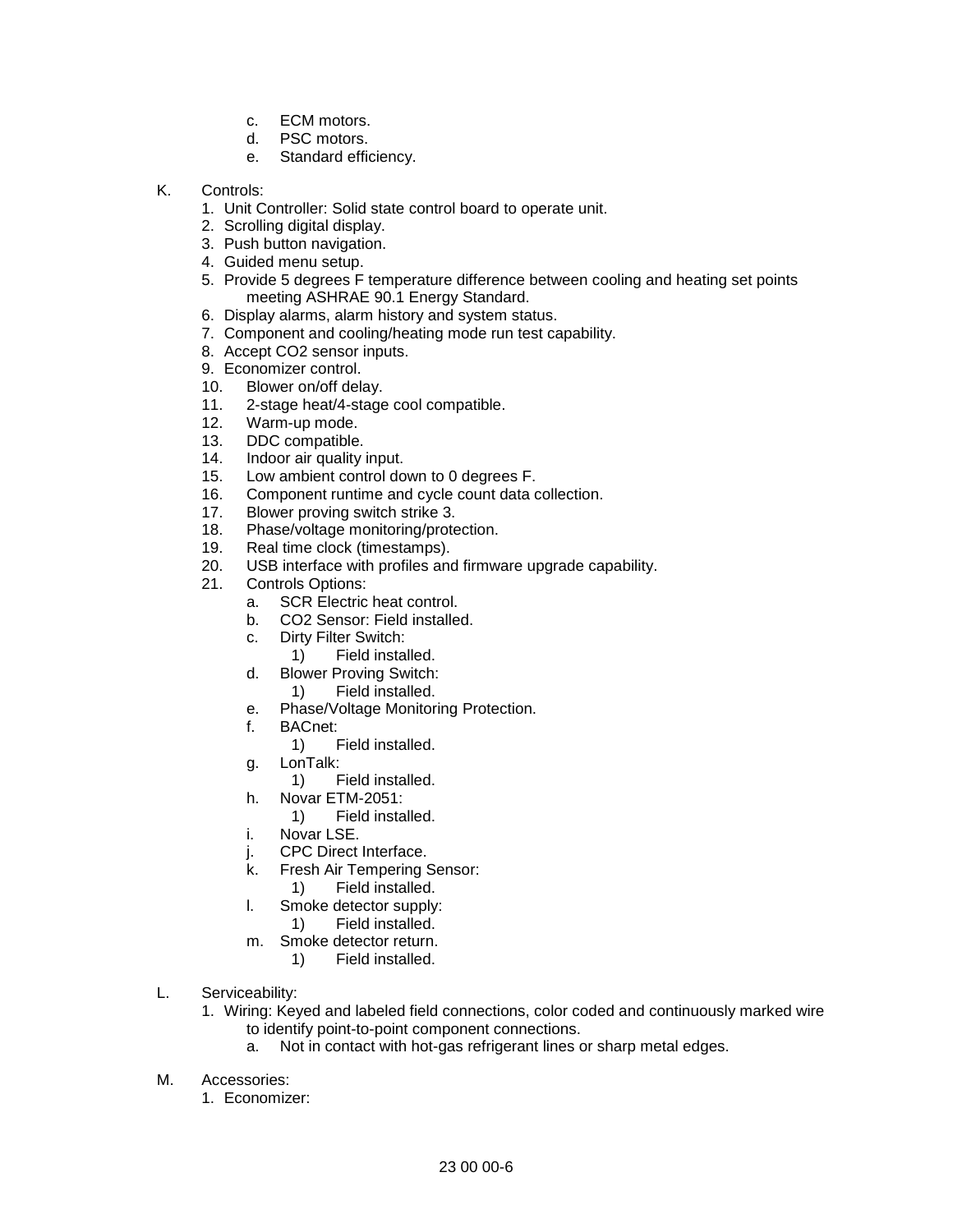- a. Down flow.
- b. Horizontal.
- c. Hoods provided:
	- 1) Field installed.
- d. Control:
	- 1) Single Sensible:
		- a) Field installed.
	- 2) Differential Dual Sensible:
		- a) Field installed.
	- 3) Global (field provided sensor): Factory installed.
	- 4) Single Enthalpy:
		- a) Field installed.
	- 5) Differential Dual Enthalpy:
	- a) Field installed.
- 2. High Performance Economizer:
	- a. Dampers: Gear driven.
		- 1) Plug-in connections to unit.
		- 2) Nylon bearings.<br>3) Enhanced neop
		- Enhanced neoprene blade edge seals.
		- 4) Flexible stainless steel jam seals.
		- 5) High torque, 24 V fully modulating spring return motor.
		- 6) Minimum damper position: Adjustable.
		- 7) Damper linkage and shafts: Plated.
		- b. Control module:
			- 1) Inputs and outputs based on parameter settings.
			- 2) Automatic sensor detection.
			- 3) Alarm message display.
			- 4) Non-volatile memory: Maintains setting during power failure.
			- 5) Keypad: Setting parameters.
- 3. Outdoor Air Damper: Motorized.
	- a. Field installed.
- 4. Outdoor Air Damper: Manual; Hood provided.
	- a. Field installed.
- 5. Dehumidification system with secondary coil: Factory installed.
- 6. Power exhaust fan:
	- a. Field installed.
- 7. Roof curb: Field installed.
- 8. Barometric relief damper.
	- a. Down flow; hoods provided, field installed.
	- b. Horizontal; hoods provided, field installed.
- 9. Energy Recovery System: Field installed.
- 10. Ceiling Diffuser: Field installed.
	- a. Flush.
	- b. Step down.
- 11. Transition: Field installed.
	- a. Supply.
	- b. Return.
- 12. UVC lamps:
	- a. Field installed.
- 13. Coil Guards: Field installed.
- 14. Hail Guards: Field installed.
- 15. Disconnect Switch:
- a. Field installed.
- 16. Condensate drain trap.
	- a. Plastic:
		- 1) Field installed.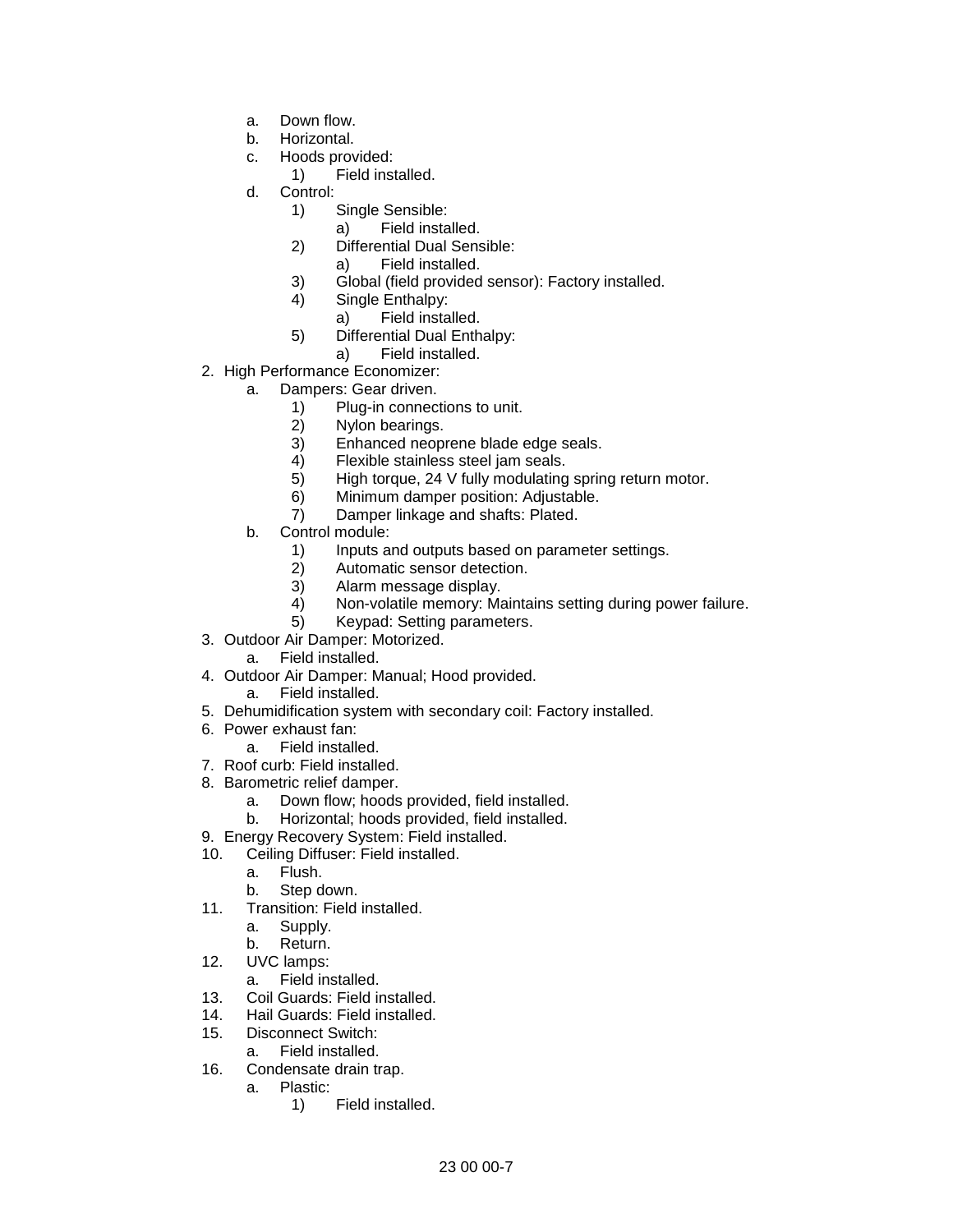- b. Copper:
	- 1) Field installed.
- 17. GFCI Service Outlets (field wired):
	- a. Field installed.
- 18. GFCI Service Outlets; unit powered: Factory installed.
- 19. HACR Circuit breaker: Factory installed.
- 20. UVC Germicidal lamps.

### 2.3 PACKAGED ROOFTOP UNITS (K-SERIES)

- A. Packaged Rooftop Units: K-Series by Allied Commercial:
	- 1. KCA / KCB Electric / Electric.
		- a. Capacity: 2 Ton.
		- b. Capacity: 2.5 Ton.
		- c. Capacity: 3 Ton.
		- d. Capacity: 4 Ton.
		- e. Capacity: 5 Ton.
		- f. Capacity: 6 Ton.
		- g. Capacity: 7.5 Ton.
		- h. Capacity: 8.5 Ton.
		- i. Capacity: 10 Ton.
		- j. Capacity: 12.5 Ton.
		- k. Capacity: 15 Ton.
		- l. Capacity: 17.5 Ton.
		- m. Capacity: 20 Ton.
		- n. Capacity: 25 Ton.
	- 2. KGA / KGB Gas / Electric.
		- a. Capacity: 2 Ton.
		- b. Capacity: 2.5 Ton.
		- c. Capacity: 3 Ton.
		- d. Capacity: 4 Ton.
		- e. Capacity: 5 Ton.
		- f. Capacity: 6 Ton.
		- g. Capacity: 7.5 Ton.
		- h. Capacity: 8.5 Ton.
		- i. Capacity: 10 Ton.
		- j. Capacity: 12.5 Ton.
		- k. Capacity: 15 Ton.
		- l. Capacity: 17.5 Ton.
		- m. Capacity: 20 Ton.
		- n. Capacity: 25 Ton.
	- 3. KHA / KHB Heat Pump.
		- a. Capacity: 2 Ton.
		- b. Capacity: 2.5 Ton.
		- c. Capacity: 3 Ton.
		- d. Capacity: 4 Ton.
		- e. Capacity: 5 Ton.
		- f. Capacity: 6 Ton.
		- g. Capacity: 7.5 Ton.
		- h. Capacity: 8.5 Ton.
		- i. Capacity: 10 Ton.
		- j. Capacity: 12.5 Ton.
		- k. Capacity: 15 Ton.
		- l. Capacity: 17.5 Ton.
		- m. Capacity: 20 Ton.
	- 4. KCA High Efficiency.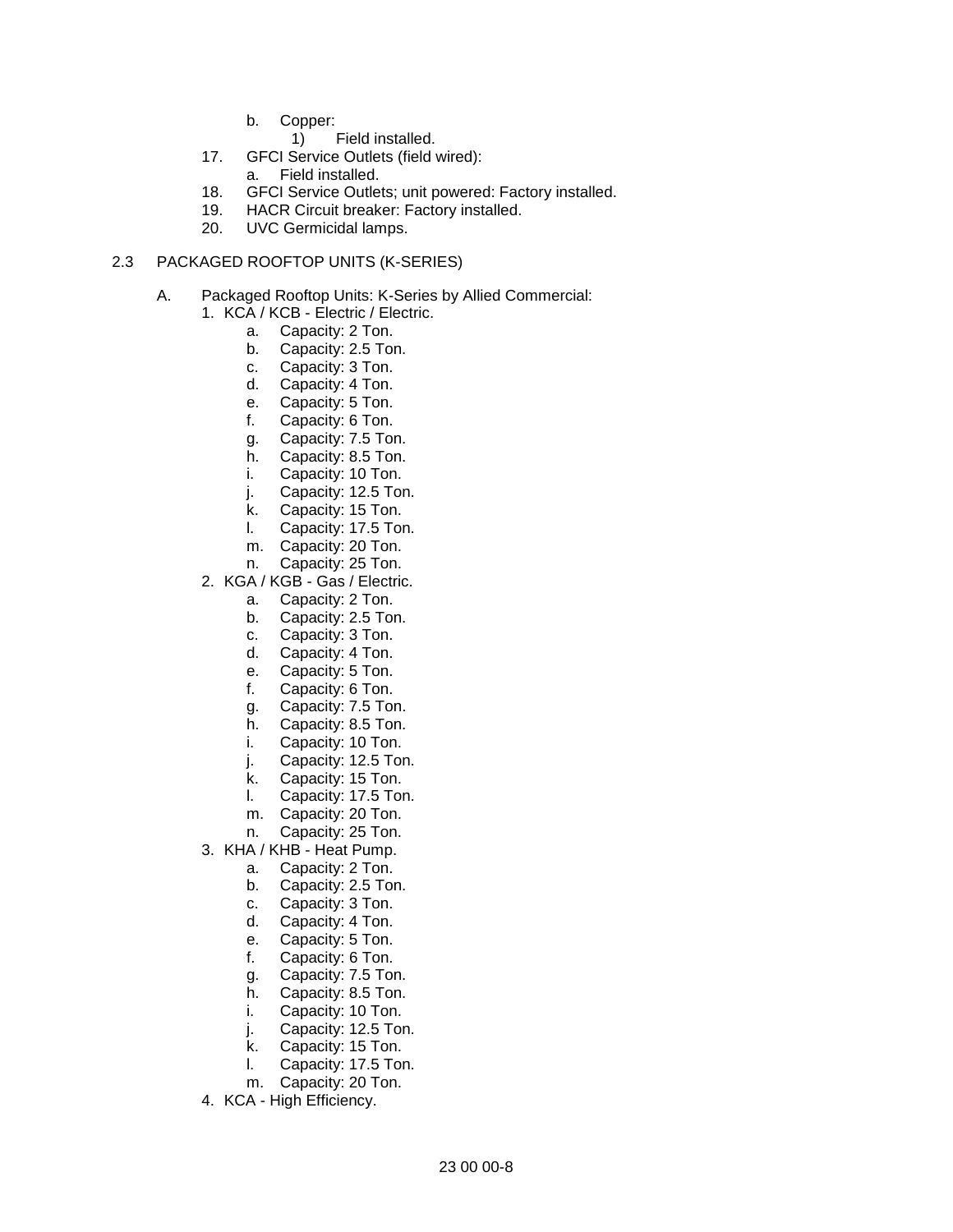- a. Capacity: 6 Ton.
- b. Capacity: 7.5 Ton.
- c. Capacity: 8.5 Ton.
- d. Capacity: 10 Ton.
- e. Capacity: 13 Ton.
- f. Capacity: 15 Ton.
- g. Capacity: 17.5 Ton.
- h. Capacity: 20 Ton.
- i. Capacity: 25 Ton.
- 5. KGA High Efficiency.
	- a. Capacity: 6 Ton.
	- b. Capacity: 7.5 Ton.
	- c. Capacity: 8.5 Ton.
	- d. Capacity: 10 Ton.
	- e. Capacity: 13 Ton.
	- f. Capacity: 15 Ton.
	- g. Capacity: 17.5 Ton.
	- h. Capacity: 20 Ton.
	- i. Capacity: 25 Ton.
- B. Performance requirements:
	- 1. Must meet or exceed ASHRAE 90.1 minimum standards.
	- 2. 3-5 Ton units:
		- a. AHRI 210.
		- b. AHRI 240.
	- 3. 6 Ton units:
		- a. AHRI 340.
		- b. AHRI 360
	- 4. CSA listed.
	- 5. ETL listed
	- 6. UL listed.
	- 7. ULC listed.
- C. Cabinet:
	- 1. Exterior panels: Heavy-gauge galvanized steel with two-layer enamel paint finish
	- 2. Perimeter Base Rail: Heavy gauge galvanized steel.
		- a. Forklift slots; on three sides, not directly below condenser coil.
	- 3. Rigging holes on all four corners
	- 4. Raised or flanged edges around duct and power entry openings.
	- 5. Return airflow choice: Factory shipped:
		- a. 2 to 12.5 Ton units:
		- b. Down flow.
		- c. Horizontal flow.
			- 1) Convert in field; Horizontal Discharge Kit.
			- 2) Horizontal airflow requires Horizontal Roof Curb.
			- 3) Horizontal Return Air Panel Kit is also required if converting a down flow configuration into horizontal.
	- 6. Electrical lines: Brought through base of unit via horizontal knockouts.
	- 7. Gas lines: Brought through base of unit via horizontal knockouts.
	- 8. Insulation: Panels adjacent to conditioned air; insulated with non-hygroscopic fiberglass insulation.
		- a. Unit base is fully insulated.
			- 1) Serves as air seal to roof curb.
	- 9. Access Panels: Compressor, controls, heating areas, blower, air filter, and economizer.
		- a. Hinged Access Panels Factory installed: sealed with quarter-turn latching handles and tight air and water seal.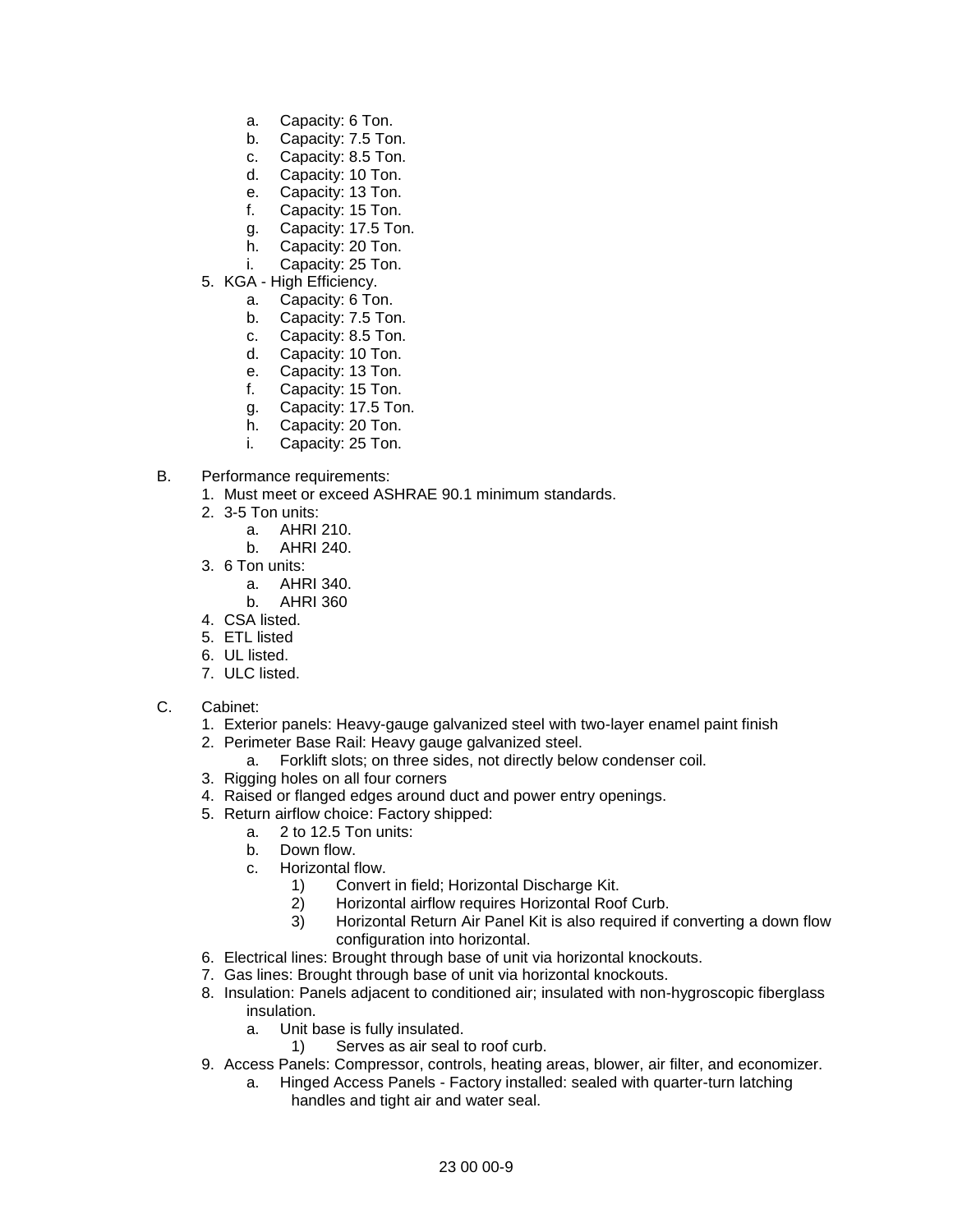- 10. Corrosion Protection:
	- a. MIL-P-53084.
	- b. ASTM B117.
	- c. ASTM 1153.
	- d. MIL-P-53084.
- 11. GFI Service Outlets (field wired).
- 12. Disconnect Switch.
	- a. Up to 80 amps.
	- b. Up to 150 amps.
- 13. Hail Guards Field installed.
- 14. Coil Guards Field installed.
- 15. Horizontal Discharge Kit.<br>16. Return Air Adaptor Plate.
- Return Air Adaptor Plate.
- 17. Horizontal Return Air Panel Kit.
- D. Cooling System: Capable of operating from 30 to 125 degrees F (-1 to 52 degrees C) without installation of additional controls.
	- 1. Compressors: Scroll Type, R-410A refrigerant.
		- a. Overload Protected.
		- b. Internal excessive current and temperature protection.
		- c. Isolated from condenser and evaporator fan air streams.
		- d. Vibration isolation: Mounted on elastomeric grommets.
	- 2. Thermal Expansion Valve.
	- 3. High capacity filter/driers.
	- 4. High pressure switches.
	- 5. Freezestats.
	- 6. Reversing Valves: Four-way interchange reversing valve.
	- 7. Defrost Control.
	- 8. Crankcase heaters.
- E. Coil Construction: Condensing and evaporator coils, silver soldered.
	- 1. Copper tube, rippled-edge aluminum fins, flared shoulder tubing connections, and factory leak tested.
	- 2. Evaporator Coils: Balanced port thermal expansion valves,
		- a. Compressor circuits on coil: Divided across face of coil and active through coil depth. Freeze protection; pressure and leak tested: 500 psi (3447 kPa).
		- b. Flexible immersed coating electrodeposited by dry film process:
			-
			- 1) ASTM B117.<br>2) ASTM 1153. 2) ASTM 1153.
			- 3) MIL-P-53084.
	- 3. Condenser Coils:
		- 1) K-Series 7.5 to 12.5-ton: Single formed coil.
		- 2) K-Series 2 to 7.5-ton: Two independent coils.
		- 3) K-Series 13 to 25-ton: Angled, slab design.
	- 4. Condensate Drain Pan: Plastic, sloped meeting ASHRAE 62.1.
		- a. Side or bottom drain connections.
		- b. Reversible to allow connection at back of unit.
	- 5. Outdoor coil fan motors: Shaft up, wire basket guard; thermal overload protected.
		- a. Permanently lubricated Ball bearings.
		- b. Permanently lubricated sleeve bearings.
	- 6. Outdoor coil fans: PVC coated, furnished fan guard.
	- 7. Condensate Drain Trap: available in copper or PVC.
	- 8. Drain Pan Overflow Switch.
	- 9. Low Ambient Kit.
- F. Gas Heating System: Induced draft.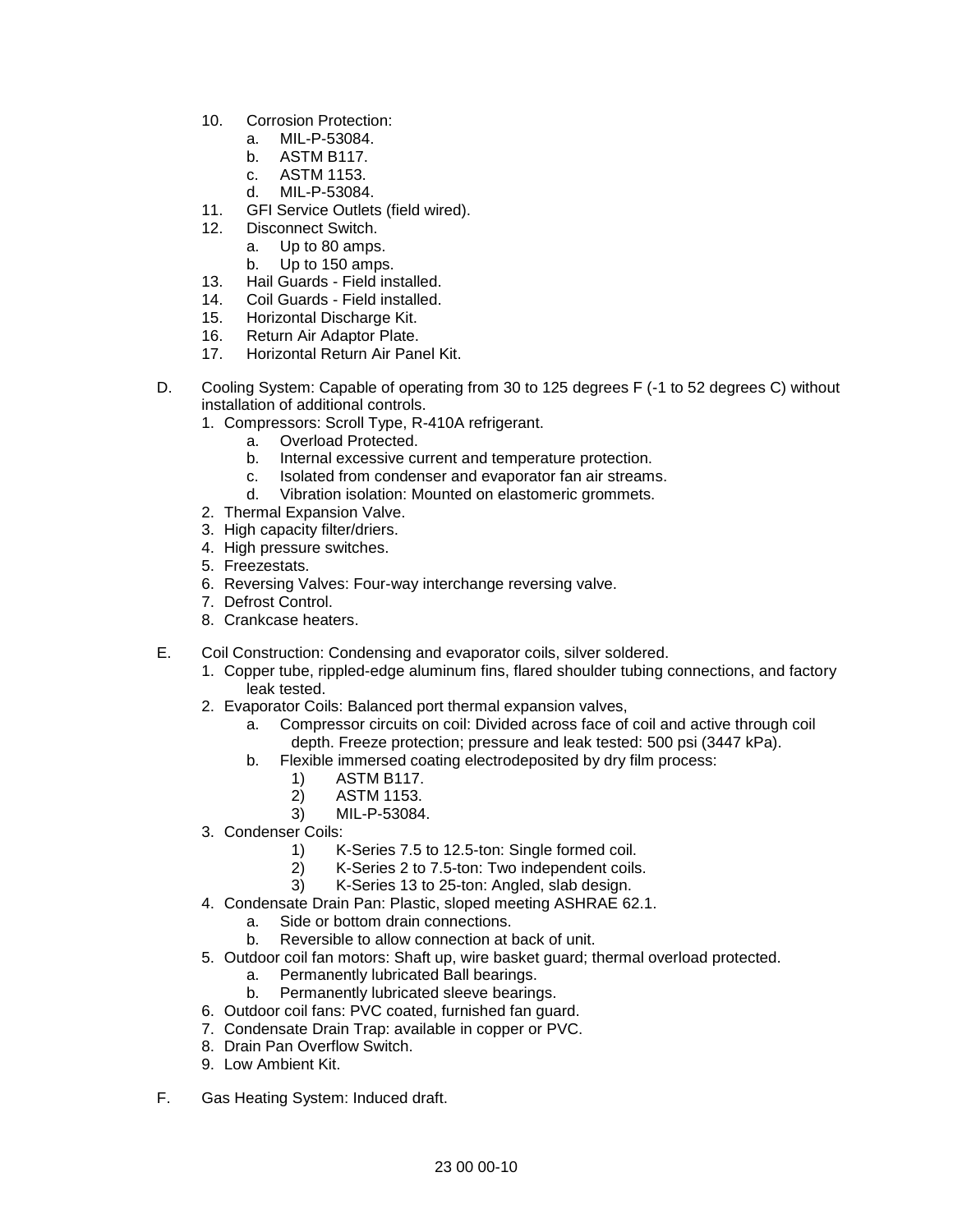- 1. Fuel type: Natural gas.
- 2. Ignition: Direct spark pilot.
- 3. Electronic sensors: Flame.
- 4. Switches: Flame rollout, High heat limit, and safety.
	- a. Induced draft failure: Operating to altitude of 2000 feet (610m) with no derate to manifold pressure.
- 5. Controls: Fan and limit.
- 6. Service access: Controls, burners and heat exchanger.
- 7. Heat Exchanger: Tubular.
	- a. Aluminized steel.
	- b. Stainless steel.
- 8. Gas piping system tight and free of leaks when pressurized to maximum supply pressure.
- 9. Gas Valve: Two-stage, redundant type gas heat valve with manual shutoff.
- 10. Gas Valve: Single-stage.
- 11. Gas Burners: Inshot, aluminized steel.
- 12. Low NOx.
- 13. Field Installed Accessories:
	- a. Combustion Air Intake Extensions.
	- b. Vertical Vent Extension Kit.
	- c. LPG/Propane Kit.
	- d. Low Temperature Vestibule Heater.
- G. Electric Heating System: Electrical resistance heater.
	- 1. Field installed.
	- 2. Fuse Block.
		- a. Field Installed.
	- 3. Reset thermal limit protection.
	- 4. Single point power supply
	- 5. Heater Element: Nickel chromium wire.
		- a. Individually fused.
	- 6. Electric heater slides out of unit for service.
	- 7. Heating Controls:
		- a. Support 2 stages of heating control from thermostat or DDC.
		- b. With delay time of 30 seconds between low and high heat stages.
- H. Supply Air Fan (Blower): Galvanized steel with forward curved blades.
	- 1. Constant Air Volume(CAV).
	- 2. VAV (Single Zone Variable Air Volume).
	- 3. Wheel: Balanced, statically and dynamically.
	- 4. Bearings: Ball bearings
	- 5. Adjustable pulley for speed change.
	- 6. Blower assembly slides out of unit for servicing.
	- 7. Motor: Overload protected.
		- a. Direct drive: Sleeve bearings.
		- b. Belt drive: Ball bearings.
- I. Supply Air Filters: Disposable 2 inch furnished as standard. Field installed.
	- 1. 2" MERV 13 Filters.
	- 2. 2" MERV 8 Filters.
- J. Controls:
	- 1. Unit Control: 24V transformer (secondary) with built in circuit breaker protection.
	- 2. Heat/Cool Staging: 2 heat/2 cool staging with third party DDC controls or thermostat.
	- 3. Low voltage terminal block.
	- 4. Night setback mode.
	- 5. Controls Options: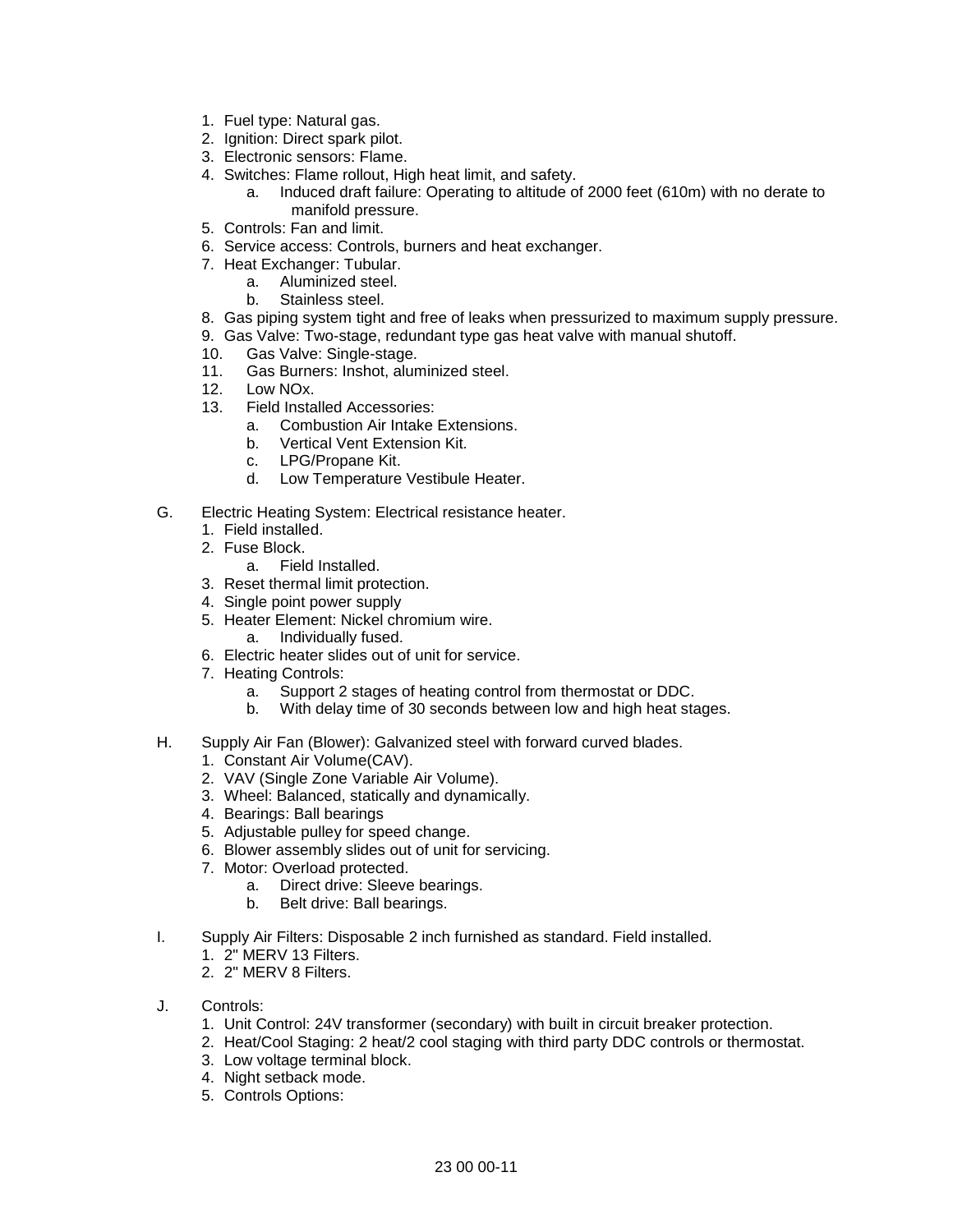- a. Smoke detector supply:
	- 1) Field installed.
- b. Smoke detector return:
	- 1) Field installed.
- K. Serviceability:
	- 1. Wiring: Keyed and labeled field connections, color coded and continuously marked wire to identify point-to-point component connections.
		- a. Not in contact with hot-gas refrigerant lines or sharp metal edges.
	- 2. Electrical Plugs.
	- 3. Access Panels.
	- 4. Blower Access.
	- 5. Technical Expansion Valve Access.
	- 6. Coil Cleaning.
	- 7. Standard Components.
	- 8. Compressor Compartment
- L. Accessories:
	- 1. Economizer:
		- a. Down flow.
		- b. Horizontal:
		- c. Hoods provided:
			- 1) Field installed.
		- d. Control:
			- 1) Global (field provided sensor): Factory.
			- 2) Single Enthalpy:
				- a) Field installed.
			- 3) Differential Dual Enthalpy:
				- a) Field installed.
	- 2. High Performance Economizer:
		- a. Dampers: Gear driven.
			- 1) Plug-in connections to unit.<br>2) Nylon bearings.
			- Nylon bearings.
			- 3) Enhanced neoprene blade edge seals.
			- 4) Flexible stainless steel jam seals.
			- 5) High torque, 24 V fully modulating spring return motor.
			- 6) Minimum damper position: Adjustable.
			- 7) Damper linkage and shafts: Plated
		- b. Control module:
			- 1) Inputs and outputs based on parameter settings.
			- 2) Automatic sensor detection.
			- 3) Alarm message display.
			- 4) Non-volatile memory: Maintains setting during power failure.
			- 5) Keypad: Setting parameters.
	- 3. Outdoor Air Damper: Hood provided.
		- a. Down flow"
			- 1) Field installed.
		- b. Horizontal:
			- 1) Field installed.
	- 4. Power exhaust fan:
		- a. Field installed.
	- 5. Roof curb:
		- a. Down flow:
			- 1) Field installed.
		- b. Horizontal:
			- 1) Field installed.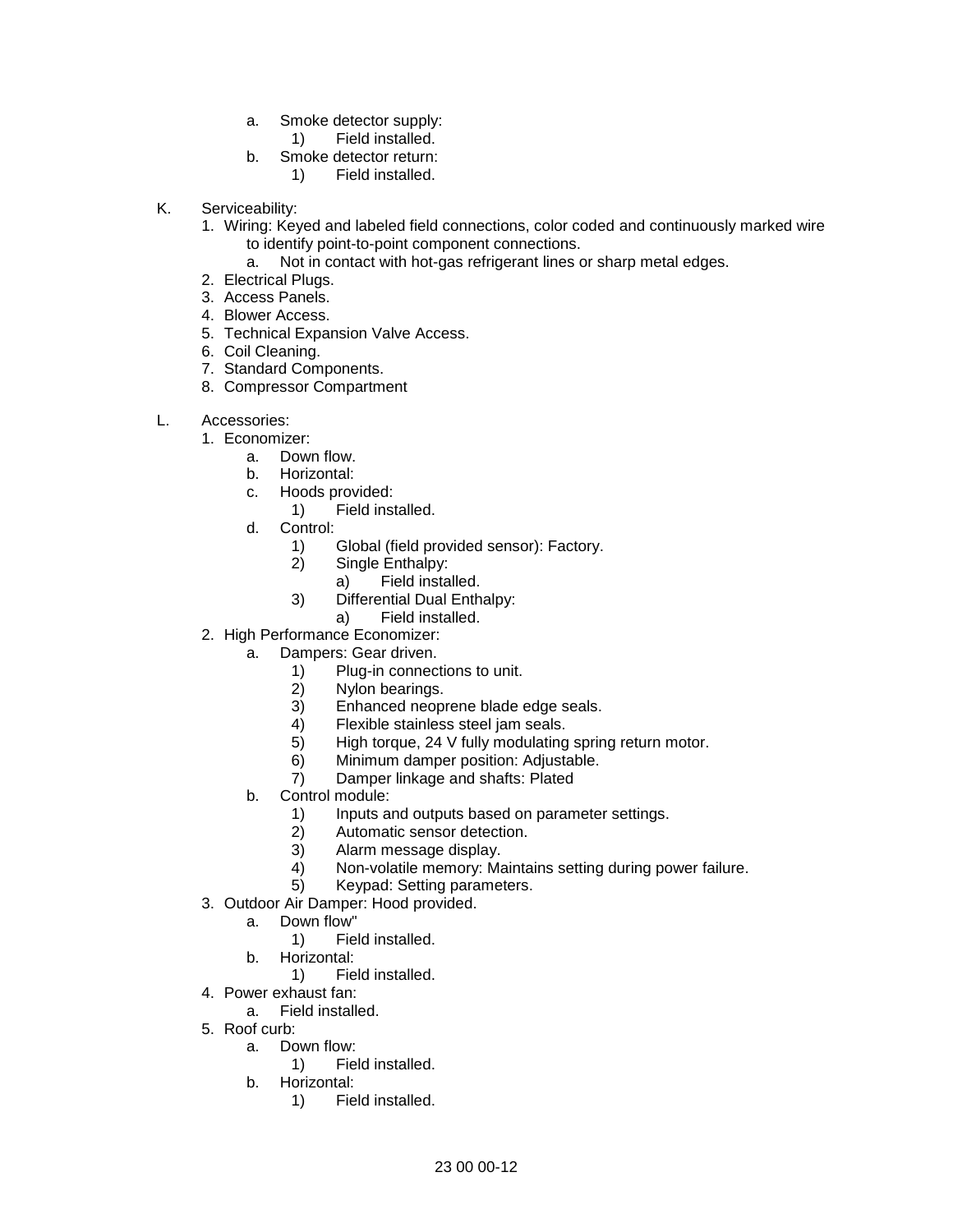- 6. Barometric relief damper: Hoods provided.
	- a. Down flow:
		- 1) Field installed.
	- b. Horizontal:
		- 1) Field installed.
- 7. Energy Recovery System: Field installed.
- 8. Ceiling Diffuser: Field installed.
	- a. Flush.
		- b. Step down.
- 9. Transition: Field installed.
	- a. Supply.
	- b. Return.
- 10. UVC lamps:
	- a. Field installed.
- 11. UVC Germicidal lamps:
- 12. Indoor Air Quality (CO2) Sensors.
- 13. Coil Guards:
	- a. Field installed.
- 14. Hail Guards:
	- a. Field installed.
- 15. Disconnect Switch:
	- a. Field installed.
- 16. Condensate drain trap"
	- a. Plastic:
		- 1) Field installed.
	- b. Copper:
		- 1) Field installed.
- 17. GFCI Service Outlets (field wired)
	- a. Field installed
- 18. VFD Manual Bypass Kit: available on units equipped with VAV option.

#### 2.4 PACKAGED ROOFTOP UNITS (Z-SERIES)

- A. Packaged Rooftop Units: Z-Series by Allied Commercial.
	- 1. ZGA / ZGB Gas / Electric.
	- 2. ZCA / ZCB Electric / Electric.
	- 3. ZHA / ZHB Heat Pump.
	- 4. Capacity: 3 Ton.
	- 5. Capacity: 4 Ton.
	- 6. Capacity: 5 Ton.
	- 7. Capacity: 6 Ton.
	- 8. Capacity: 7.5 Ton.
	- 9. Capacity: 8.5 Ton.
	- 10. Capacity: 10 Ton.
	- 11. Capacity: 12.5 Ton.
- B. Performance requirements:
	- 1. Must meet or exceed ASHRAE 90.1-2010 minimum standards.
	- 2. 3-5 Ton units:
		- a. AHRI 210.
		- b. AHRI 240.
	- 3. 6 Ton units:
		- a. AHRI 340.
		- b. AHRI 360
	- 4. CSA listed.
	- 5. UL listed.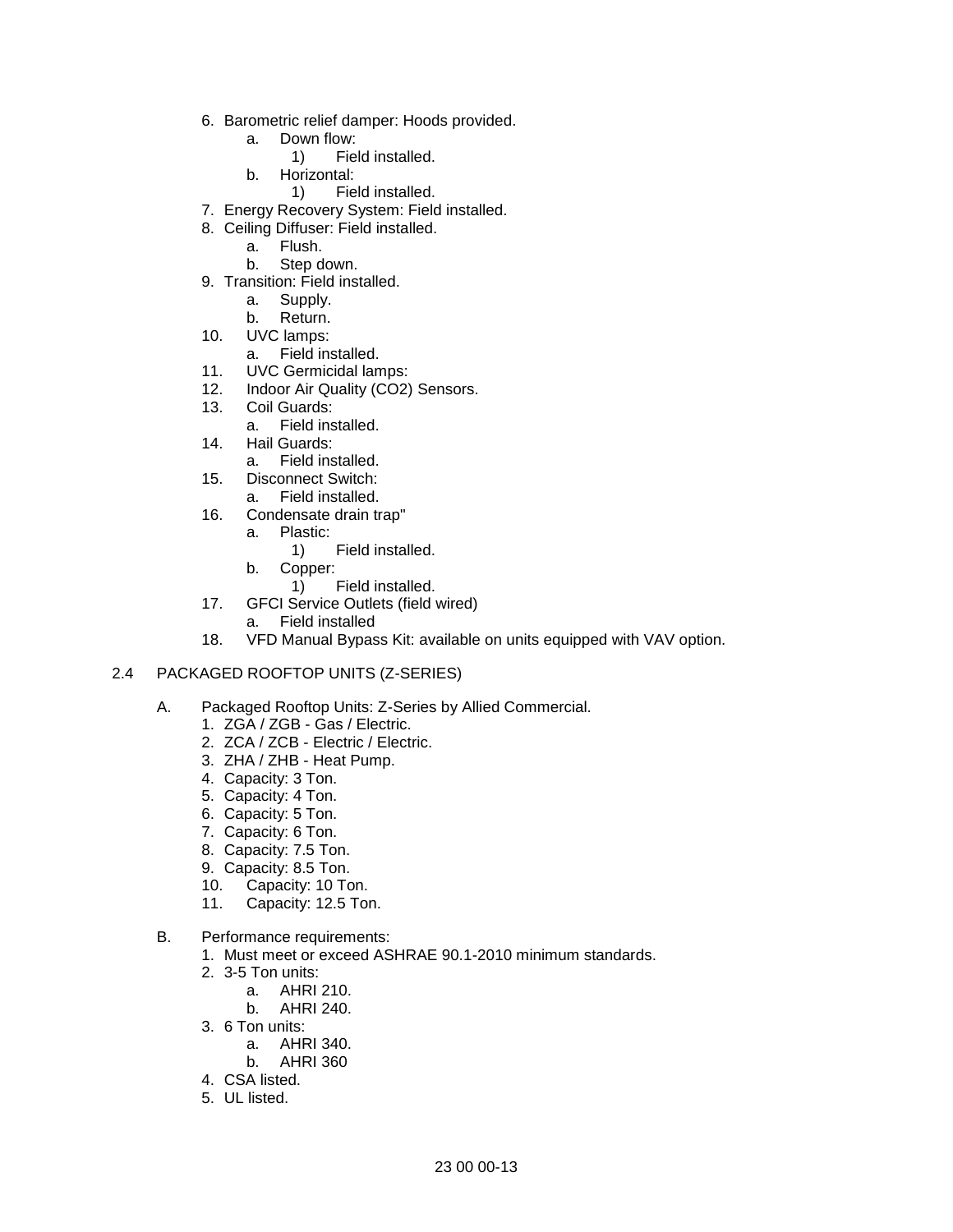- 6. ULC listed.
- C. Cabinet:
	- 1. Exterior panels: Heavy-gauge galvanized steel with two-layer enamel paint finish
	- 2. Perimeter Base Rail: Heavy gauge galvanized steel.
		- a. Forklift slots; on three sides, not directly below condenser coil.
	- 3. Rigging holes on all four corners.
	- 4. Raised or flanged edges around duct and power entry openings.
	- 5. Return Airflow Choice: Down flow; factory shipped.
		- a. Convertible in field to horizontal flow.
	- 6. Electrical lines: Brought through base of unit via horizontal knockouts.
	- 7. Gas lines: Brought through base of unit via horizontal knockouts.
	- 8. Insulation: Panels adjacent to conditioned air; insulated with non-hygroscopic fiberglass insulation.
	- 9. Access Panels: Compressor, controls, heating areas, blower, air filter, and economizer. a. Hinged access panel; condenser section.
	- 10. Corrosion Protection:
		- a. MIL-P-53084.
		- b. ASTM B117.
		- c. ASTM 1153.
		- d. MIL-P-53084.
	- 11. Hail Guards; field installed.
	- 12. Coil Guards, field installed.
- D. Cooling System: Capable of operating from 35 to 125 degrees F (-1 to 52 degrees C) without installation of additional controls.
	- 1. Compressors: Scroll Type, R-410A refrigerant.
		- a. Overload protected.
		- b. Internal excessive current and temperature protection.
		- c. High capacity filter/driers.
		- d. High pressure switches.
		- e. Vibration isolation: Mounted on elastomeric grommets.
	- 2. Reversing Valves: Four-way interchange reversing valve.
	- 3. Crankcase heaters.
- E. Coil Construction: Condensing and evaporator coils, silver soldered.
	- 1. Copper tube, rippled-edge aluminum fins, and flared shoulder tubing connections, and factory leak tested.
	- 2. Evaporator Coils: Pressure and leak tested to 500 psi (3447 kPa).
		- a. Flexible immersed coating electrodeposited by dry film process:
			- 1) ASTM B117.
			- 2) ASTM 1153.
			- 3) MIL-P-53084.
	- 3. Condenser coils:
		- a. Eco-Last coil system: All aluminum construction.
			- 1) Over-core reinforcement.
			- 2) Coil-mounting isolators.
			- 3) Sheet metal isolators.
			- 4) Coil Stabilizers.
			- 5) Flexible immersed coating electrodeposited by dry film process on corrosion hardened units only.
	- 4. Condensate Drain Pan: Plastic, sloped meeting ASHRAE 62.1.
		- a. End drain connection.
	- 5. Outdoor coil fan motors: Shaft down, mounted fan guard; thermal overload protected. a. Permanently lubricated bearings.
	- 6. Outdoor coil fans: PVC coated, furnished fan guard.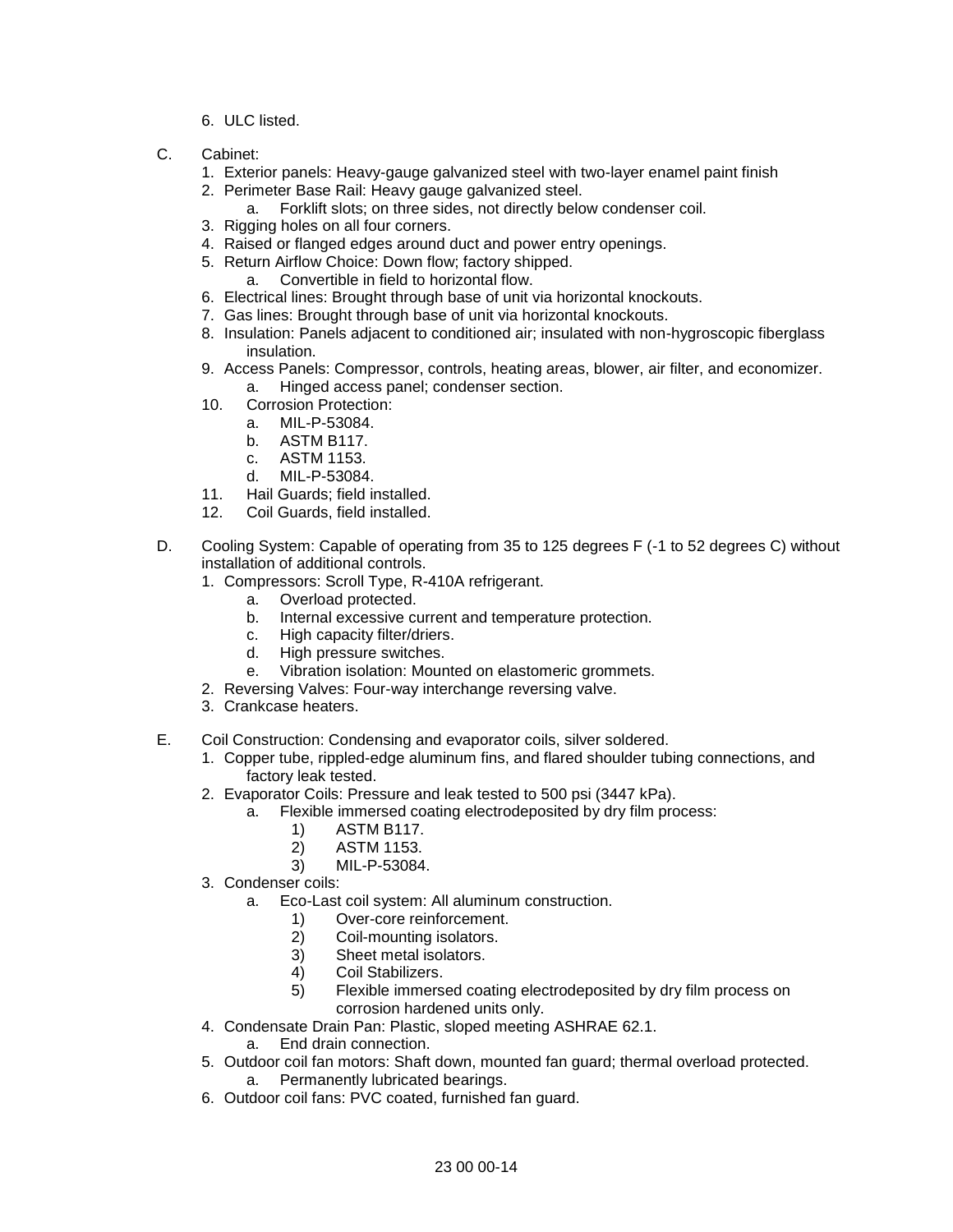- 7. Condensate Drain Trap: available in copper or PVC.
- 8. Drain Pan Overflow Switch.
- 9. Low Ambient Kit
- F. Gas Heating System: Induced draft.
	- 1. Motor: PSC; ball bearings.
	- 2. Fuel type: Natural gas.
	- 3. Ignition: Direct spark pilot.
	- 4. Sensors: Electronic flame.
	- 5. Switches: Flame rollout, High heat limit, and safety.
		- a. Induced draft failure: Operating to altitude of 2000 feet (610m) with no derate to manifold pressure.
			- 1) High altitude de-rate above 2000 feet (610 m) is 2 percent per1000 feet (2 percent per 305 m) less than standard de-rate of 4 percent per 1000 feet (4 percent per 305 m).
	- 6. Controls: Fan and limit.
	- 7. Service access: Controls, burners and heat exchanger.
	- 8. Heat Exchanger: Tubular.
		- a. Aluminized steel.
	- 9. Gas piping system tight and free of leaks when pressurized to maximum supply pressure.
	- 10. Gas Valve: Two-stage, redundant type gas heat valve with manual shutoff.
	- 11. Gas Valve: Single-stage.
	- 12. Gas Burners: Aluminized steel inshot with powder metal flame retention ring.
	- 13. Low NOx.
	- 14. Field Installed Accessories:
		- a. Vertical Vent Extension Kit.
		- b. LPG/Propane Kit.
- G. Electric Heating System: Electrical resistance heater:
	- 1. Field installed.
	- 2. Fuse Block.
		- a. Field Installed.<br>b. Fusible link the
		- Fusible link thermal limit protection.
		- c. Single point power supply.
		- d. Heater Element: Nickel chromium wire.
			- 1) Individually fused.
		- e. Electric heater slides out of unit for service.
	- 3. Heating Controls:
		- a. Support 2 stages of heating control from thermostat (ZG models).
		- b. Support 1 stage of heating control from thermostat (ZC models).
- H. Supply Air Fan (Blower): Galvanized steel with forward curved blades.
	- 1. Constant Air Volume (CAV).
	- 2. Wheel: Balanced, statically and dynamically.
	- 3. Bearings: Ball bearings.
	- 4. Adjustable pulley for speed change.
	- 5. Blower assembly slides out of unit for servicing.
	- 6. Motor: Overload protected.
	- 7. Belt drive: Ball bearings.
- I. Supply Air Filters: Disposable 2 inch furnished as standard.
- J. Controls:
	- 1. Unit Control: 24V transformer (secondary) with external fuse protection.
	- 2. Heat/Cool Staging: 2 heat/2 cool staging control system or thermostat.
	- 3. Night setback mode.
	- 4. Controls Options: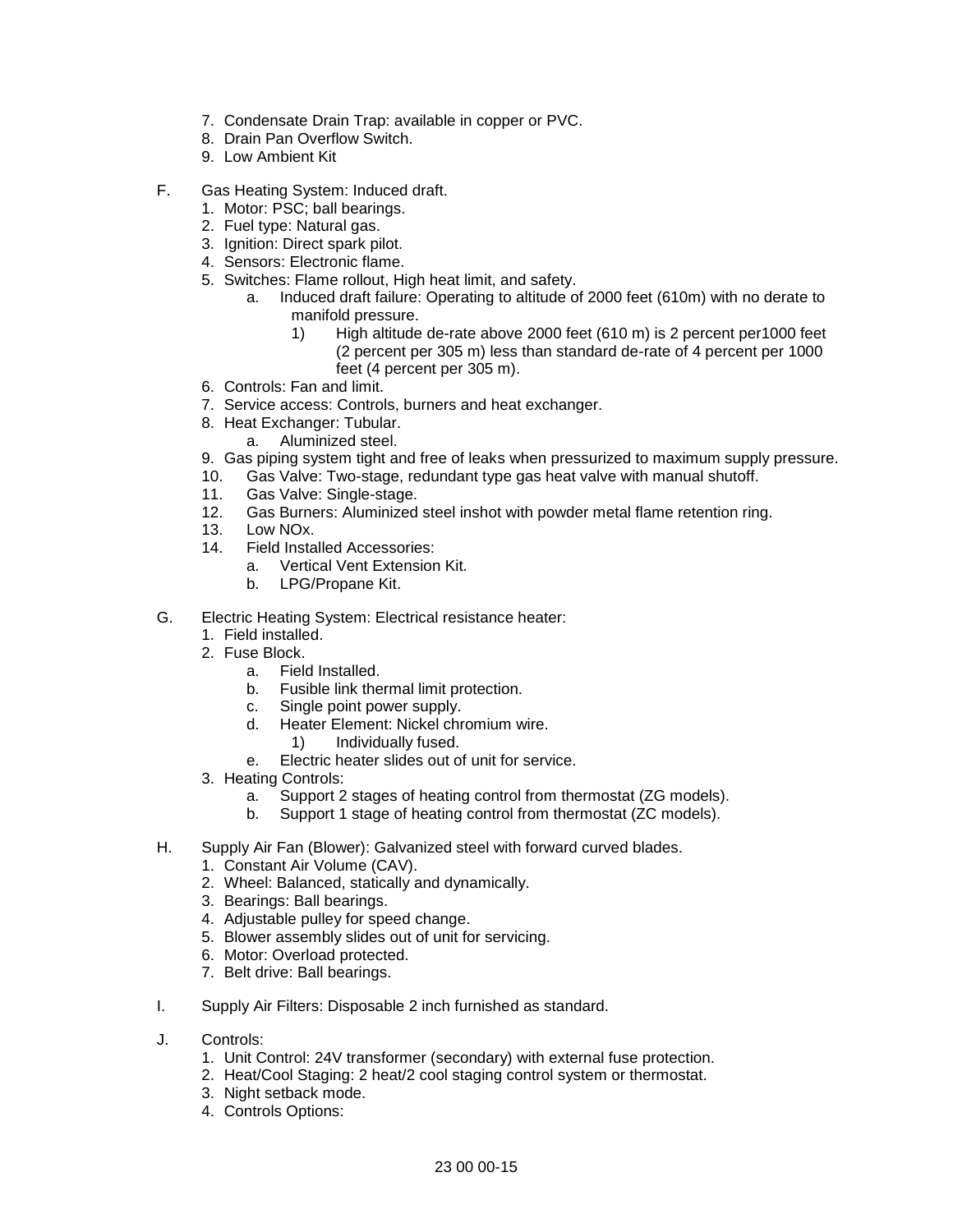- a. BACnet.
- b. Thermostat.
- K. Serviceability:
	- 1. Wiring: Labeled field connections, color coded and continuously marked wire to identify point-to-point component connections.
		- a. Not in contact with hot-gas refrigerant lines or sharp metal edges.
	- 2. Electrical Plugs.
	- 3. Access Panels.
	- 4. Tool-less filter access panel.
	- 5. Blower Access.
	- 6. Coil Cleaning.
	- 7. Standard Components.
	- 8. Hinged Compressor access panel.
- L. Accessories:
	- 1. Economizer:
		- a. Down flow.
		- b. Horizontal.
		- c. Hoods provided:
			- 1) Field installed.
	- 2. High Performance Economizer:
		- a. Dampers: Gear driven.
			- 1) Plug-in connections to unit.
			- 2) Nylon bearings.
			- 3) Enhanced neoprene blade edge seals.<br>4) Flexible stainless steel jam seals.
			- 4) Flexible stainless steel jam seals.<br>5) High torque, 24 V fully modulating
			- High torque, 24 V fully modulating spring return motor.
			- 6) Minimum damper position: Adjustable.
			- 7) Damper linkage and shafts: Plated.
		- b. Control module:
			- 1) Inputs and outputs based on parameter settings.
			- 2) Automatic sensor detection.
			- 3) Alarm message display.
			- 4) Non-volatile memory: Maintains setting during power failure.
			- 5) Keypad: Setting parameters.
	- 3. Control: Single Enthalpy.
		- a. Field installed.
	- 4. Outdoor Air Damper: Hood provided.
		- a. Downflow.
			- 1) Field installed
		- b. Horizontal
			- 1) Field installed
	- 5. Power exhaust fan:
		- a. Field installed.
	- 6. Roof curb:
		- a. Downflow.
			- 1) Field installed
		- b. Horizontal.
			- 1) Field installed
	- 7. Ceiling Diffuser: Field installed. =
		- a. Flush.
		- b. Step down.
	- 8. Indoor Air Quality (CO2) Sensors
	- 9. Coil Guards:
		- a. Field installed.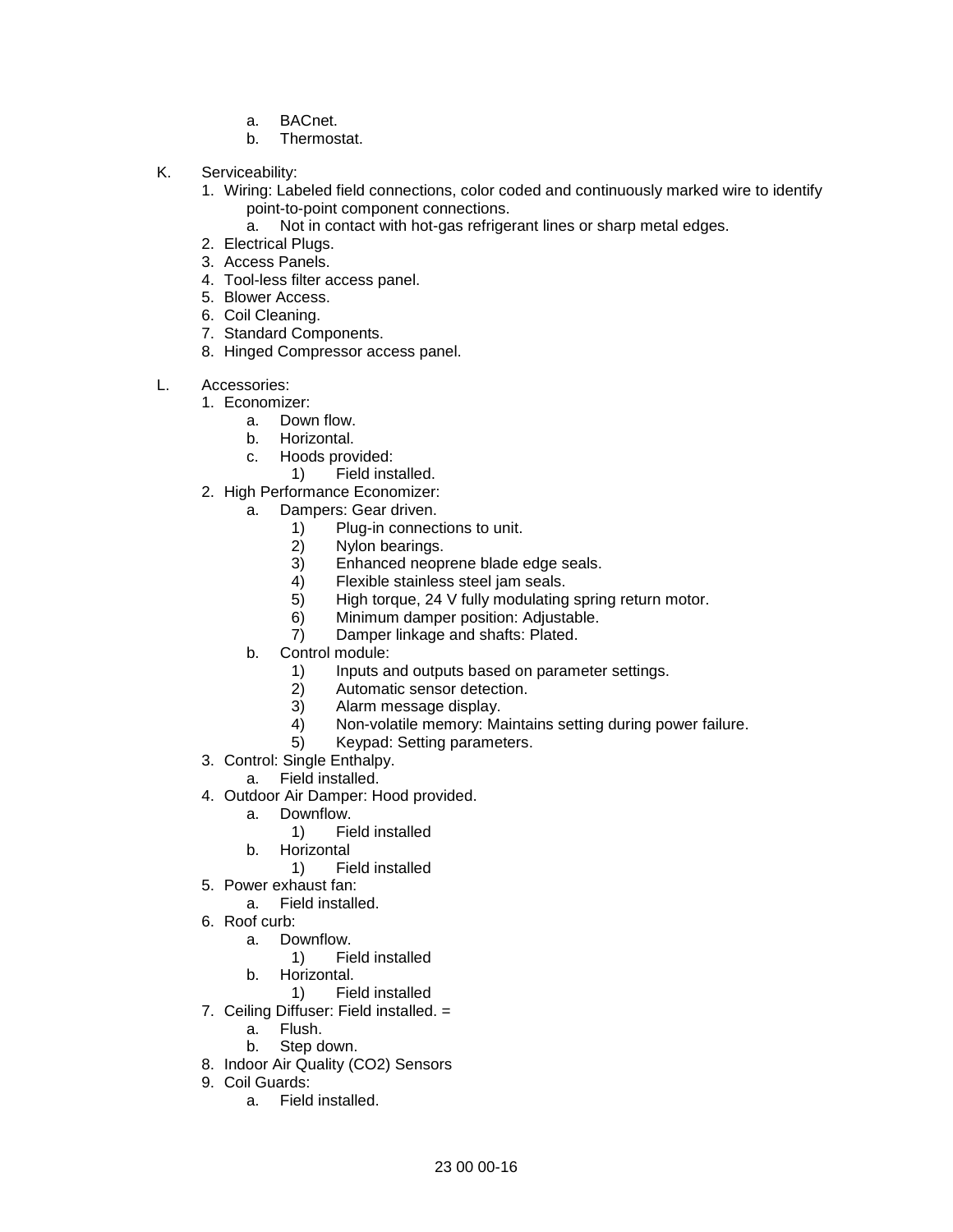- 10. Hail Guards:
	- a. Field installed
- 11. Condensate drain trap.
	- a. Plastic:
		- 1) Field installed.
	- b. Copper:
		- 1) Field installed.

## 2.5 SPLIT SYSTEM OUTDOOR CONDENSING UNITS (T-SERIES)

- A. Split System Outdoor Condensing Units: T-Series by Allied Commercial.
	- 1. Model: TAA Air Handler.
	- 2. Model: TPA Heat Pump.
	- 3. Model: TSA Condensing Unit.
		- a. 6 Ton.
		- b. 7.5 Ton.
		- c. 10 Ton.
		- d. 12.5 Ton.
		- e. 15 Ton.
		- f. 20 Ton.
- B. Performance requirements:
	- 1. Must meet or exceed ASHRAE 90.1-2010 minimum standards.
	- 2. 3-5 Ton units:
		- a. AHRI 210.
		- b. AHRI 240.
	- 3. 6 Ton units:
		- a. AHRI 340.
		- b. AHRI 360.
	- 4. Sound Tested:
		- a. AHRI 270
		- b. AHRI 370
	- 5. CSA listed.
	- 6. ETL listed.
	- 7. NEC listed.
	- 8. CEC listed.
	- 9. UL listed.
	- 10. ULC listed.
- C. Split Systems Heat Pump and Condensing Units
	- 1. Maximum sound rating:89 dB.
	- 2. Cabinet: Pre-painted finish, heavy-gauge galvanized steel.
		- a. Removable panels.
		- b. Heavy duty steel base channels rails: Fork slots and lifting holes.
		- c. Control box: Factory wired.
			- 1) Inside cabinet.
				- 2) Sized for field installed DDC or other control modules.
	- 3. Compressor: Scroll type; uniform suction flow, constant discharge flow.
		- a. Internal excessive current and temperature protection.
		- b. Single stage compressor(s).
		- c. Vibration isolation: Secured to elastomeric mounts.
		- d. Defrost control: Outdoor temperatures below 42 degrees F (6.1 degrees C).
			- 1) Adjustable defrost cycle.<br>2) Diagnostic LEDs.
			- Diagnostic LEDs.
			- 3) Terminal strip for field wiring.
			- 4) Condenser coil thermostat.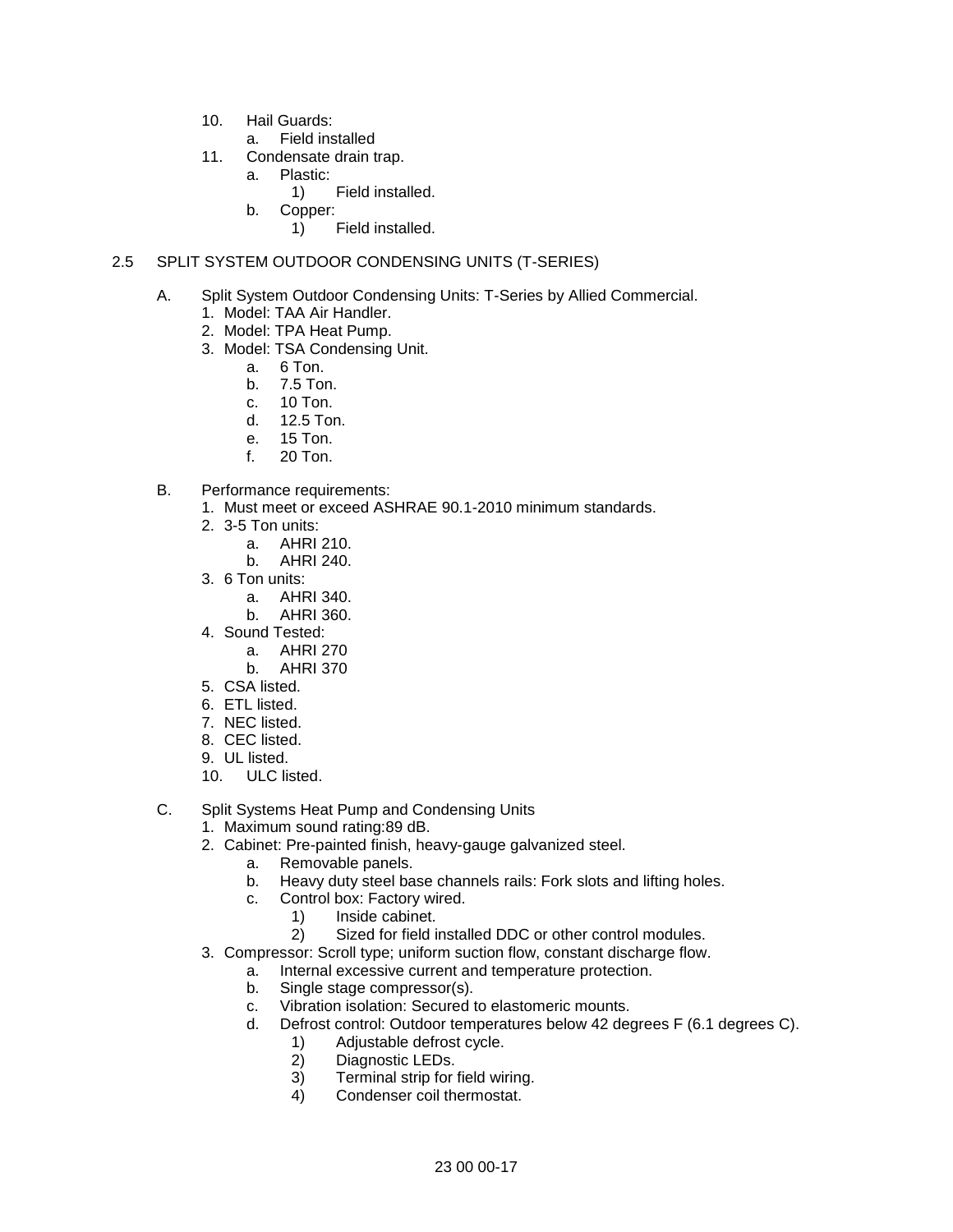- 5) Short-cycle protection.
- 4. Crankcase heater.
- 5. Refrigerant System Refrigerant: R410-A.
	- a. Fully serviceable liquid and suction line service valves.
	- b. High pressure switch: Manual reset.
	- c. Loss of charge (low pressure) switch: Automatic reset.
	- d. Hi-capacity driers: Trap refrigerant contaminants.
	- e. Refrigerant line connections and field wiring: Located outside the unit.
	- f. Reversing valve Refrigerant flow.
	- g. Condenser Coil(s): Copper tube construction with machine fitted aluminum rippled and/or lanced fins, flared shoulder tubing connections, silver soldered brazed joints, and factory leak tested.
		- 1) Flexible immersed coating electrodeposited by dry film process:
			- a) ASTM B117.
			- b) ASTM 1153.
			- c) MIL-P-53084.
- 6. Coil Fans/Air Mover: Direct drive, propeller fan(s).
	- a. PVC coated steel fan guards; removable.
	- b. Totally enclosed fan motors with rain shield.
- 7. Low Ambient Operation: Down to 30 degreesF outdoor air temperature.
- 8. Field Installed Options/Accessories:
	- a. Coil / Hail Guards: Heavy duty metal mesh enclosures.
	- b. Low Ambient Control Kit: Allowing unit operation down to 0 degreesF outdoor air temperature.
- D. Split Systems Air Handling Units:
	- 1. Standards:
		- a. AHRI 340.
		- b. AHRI 360.
		- c. CEC listed.
		- d. CSA listed.
		- e. ETL listed.
		- f. NEC listed.
	- 2. Cabinet: Painted, heavy gauge, galvanized steel cabinet.
		- a. Fiberglass insulation.
		- b. Removable side panels. Service access.
		- c. Electrical inlets: Inside cabinet.
		- d. Refrigerant piping knockouts provided both sides of cabinet.
	- 3. Control box. Separate unit in cabinet.
		- 1) Relocatable.
			- 2) Low voltage terminal strip, factory installed.
			- 3) Blower contactor.
			- 4) All controls prewired at factory.
	- 4. Thermostatic Expansion Valve (TXV): Factory installed for refrigerant flow regulation.
		- a. One expansion valve per circuit.
		- b. Internal check valves.
	- 5. Refrigerant Coil(s): Copper tube construction with machine fitted aluminum rippled and/or lanced fins, flared shoulder tubing connections, silver soldered brazed joints, and factory leak tested.
		- a. Flexible immersed coating electrodeposited by dry film process:
			- 1) ASTM B117.
			- 2) ASTM 1153.
			- 3) MIL-P-53084.
	- 6. Refrigerant piping:
		- a. Sweat connections internal to cabinet.
		- b. Condensate drain: extends outside of cabinet.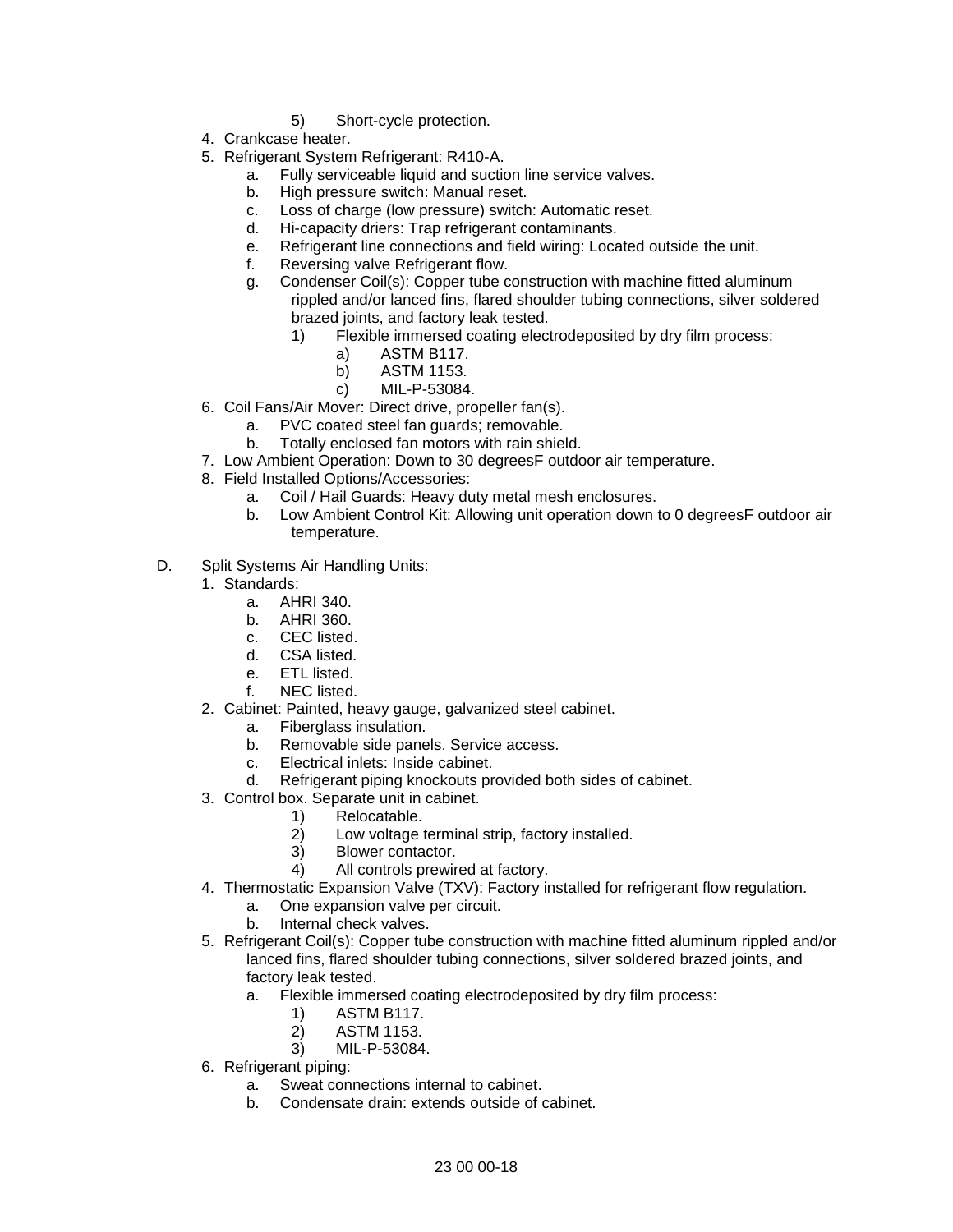- 1) Positioned for vertical or horizontal flow applications.
- 7. Freezestat: field installed.
- 8. Electric heat section: Separate add on in matching cabinet.
	- a. Cabinet: Painted, heavy-gauge galvanized steel.
		- 1) Hardware provided to secure cabinets together.
		- 2) Removable panels.
	- b. Electric heaters: Helix wound, nichrome elements; field installed directly in airstream.
		- 1) Capacities:
			- a) 10 kW.
			- b) 15 kW.
			- c) 20 kW.
			- d) 25 kW.
			- e) 30 kW.
			- f) 35 kW.
			- g) 40 kW.
- 2) Limit controls: Overheating protection. 9. Hot water coil: Separate add on in matching cabinet.
	- a. Cabinet: Painted, heavy-gauge galvanized steel.
		-
		- 1) Foil-faced fiberglass insulation.<br>2) Hardware provided to secure ca Hardware provided to secure cabinets together.
		- 3) Removable panels.
		- b. Coil: Copper tube construction with machine fitted aluminum rippled and/or lanced fins, flared shoulder tubing connections, silver soldered brazed joints, and factory leak tested.
		- c. Valves and pumps: Furnished by installer.
- 10. Supply Air Filters: Disposable 2 inch furnished as standard. Field installed.
	- a. 2" MERV 11, 5 inch (127 mm) pleated filters.
		- b. 2" MERV 16, 5 inch (127 mm) pleated filters.
			- 1) MERV Filter Mounting Kit.
- 11. UVC Germicidal Light Kit: ETL approved.
	- a. Rapid start ballast; LED indicators.
	- b. 208/230 V/1ph power supply.
		- 1) Stepdown transformer
- 12. Supply Air Fan (Blower): Galvanized steel with forward curved blades.
	- a. Constant Air Volume(CAV).
	- b. Wheel: Balanced, statically and dynamically.
	- c. Bearings: Ball bearings lubricated and sealed.
	- d. Adjustable pulley for speed change.
	- e. Blower assembly slides out of unit for servicing.
	- f. Motor: Overload protected.
		- 1) Belt drive: Ball bearings.
	- g. Single Zone VAV Supply Fan VFD Kit:
		- 1) ASHRAE 90.1-2010 Section 6.4.3.10
		- 2) California Code of Regulations Title 24.
		- 3) Blower speeds:
			- a) Low: 66 percent of high speed for partial-load cooling
			- b) High: Full load cooling.
		- 4) Operation range: -40 to 125 degrees F (-40 to 52 degrees C).
- 13. Drain Plan: Plastic, corrosion resistant, and reversible.
- 14. Float switch: Prevents condensate overflow.
- 15. Return air grilles: Anodized aluminum.
- 16. Accessories:
	- a. Economizer: Factory assembled and wired, dampers and controls for field installation.
		- 1) Damper linkage and shafts: Plated.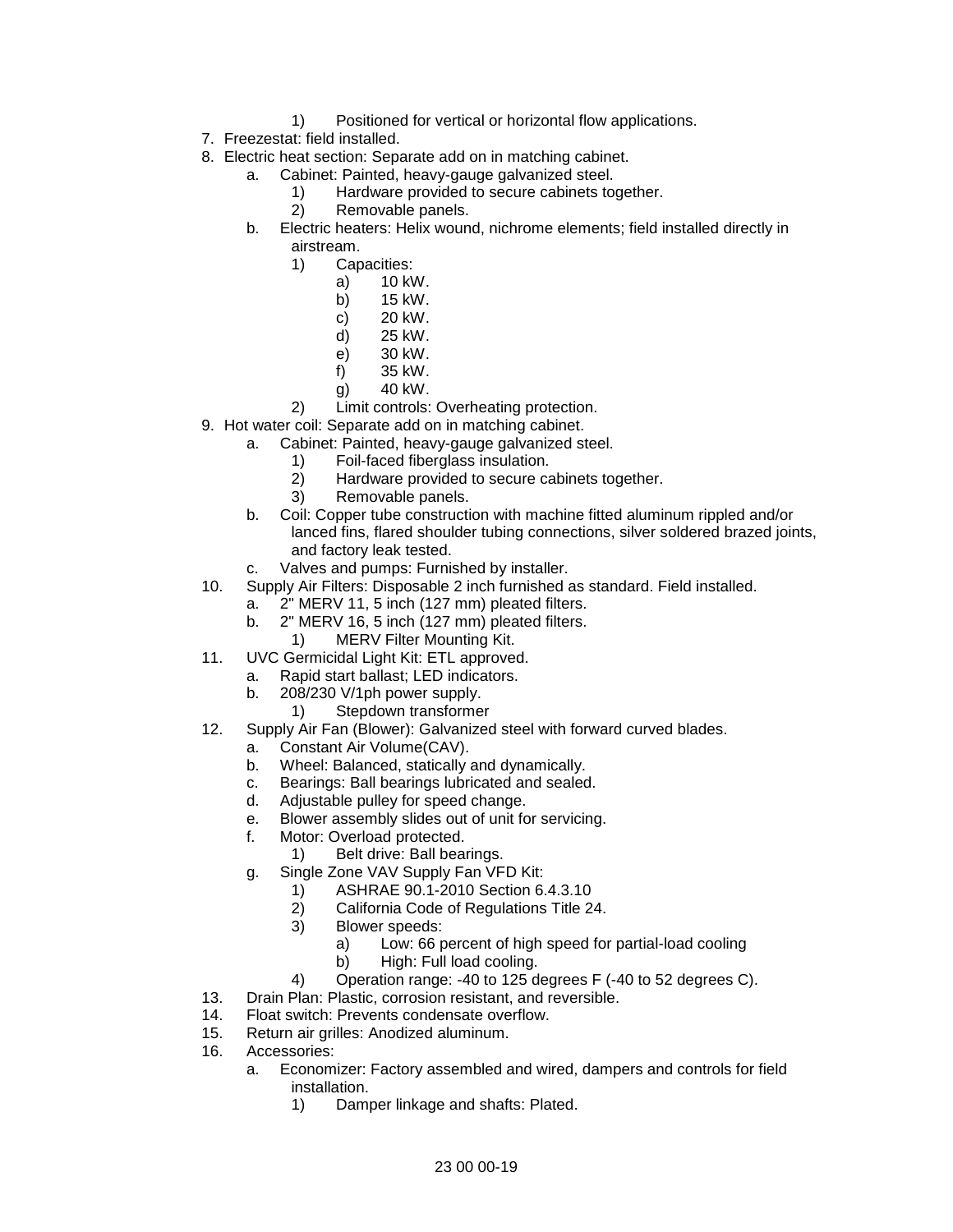- 2) Cabinet: Painted, heavy-gauge galvanized steel.
	- a) Foil-faced fiberglass insulation.
	- b) Hardware provided to secure cabinets together.
	- c) Removable panels.
	- d) Flanged for easy duct connections:
		- 1) Outdoor air and return air.
- 3) Standard economizer:
	- a) Dampers: Gear driven.
		- 1) Plug-in connections to unit.
		- 2) Neoprene seals.
		- 3) 24 V fully modulating spring return motor.<br>4) Minimum damper position: Adiustable.
		- 4) Minimum damper position: Adjustable.<br>5) Damper linkage and shafts: Plated.
		- Damper linkage and shafts: Plated.
		- b) Control module:
			- 1) Can operate based on outdoor air temperatures.
			- 2) IAQ sensor: maintains 55 degrees when CO2 is higher than given set point.
			- 3) Demand control ventilation (DCV) LED: Indicated IAQ
			- reading is higher than set point and requires more fresh air. 4) Free cool LED: Outdoor air is suitable for free cooling.
- 4) High performance economizer:
	- a) Dampers: Gear driven.
		- 1) Plug-in connections to unit.<br>2) Nylon bearings.
		-
		- 2) Nylon bearings.<br>3) Enhanced neop 3) Enhanced neoprene blade edge seals.
		- 4) Flexible stainless steel jam seals.
		- 5) High torque, 24 V fully modulating spring return motor.
		- 6) Minimum damper position: Adjustable.
		- 7) Damper linkage and shafts: Plated.
	- b) Control module:
		- 1) Inputs and outputs based on parameter settings.
			- 2) Automatic sensor detection.
			- 3) Alarm message display.
			- 4) Non-volatile memory: Maintains setting during power failure.
			- 5) Keypad: Setting parameters.
- b. Differential enthalpy Control: Chooses between outdoor or return air; whichever has the lowest enthalpy.
	- 1) Field installed in economizer damper.
- 2.6 SMALL SPLITS
	- A. Small Splits: By Allied Commercial.
		- 1. Model: SCU Air conditioner:
			- a. Dry Charge
		- 2. Model: SHP Heat pump:
			- a. Dry charge
		- 3. Model: ACBX Air Handler:
			- a. 3 Ton.
			- b. 4 Ton.
			- c. 5 Ton.
	- B. Performance requirements:
		- 1. Must meet or exceed ASHRAE 90.1-2010 minimum standards.
		- 2. 3-5 Ton units:
			- a. AHRI 210.
			- b. AHRI 240.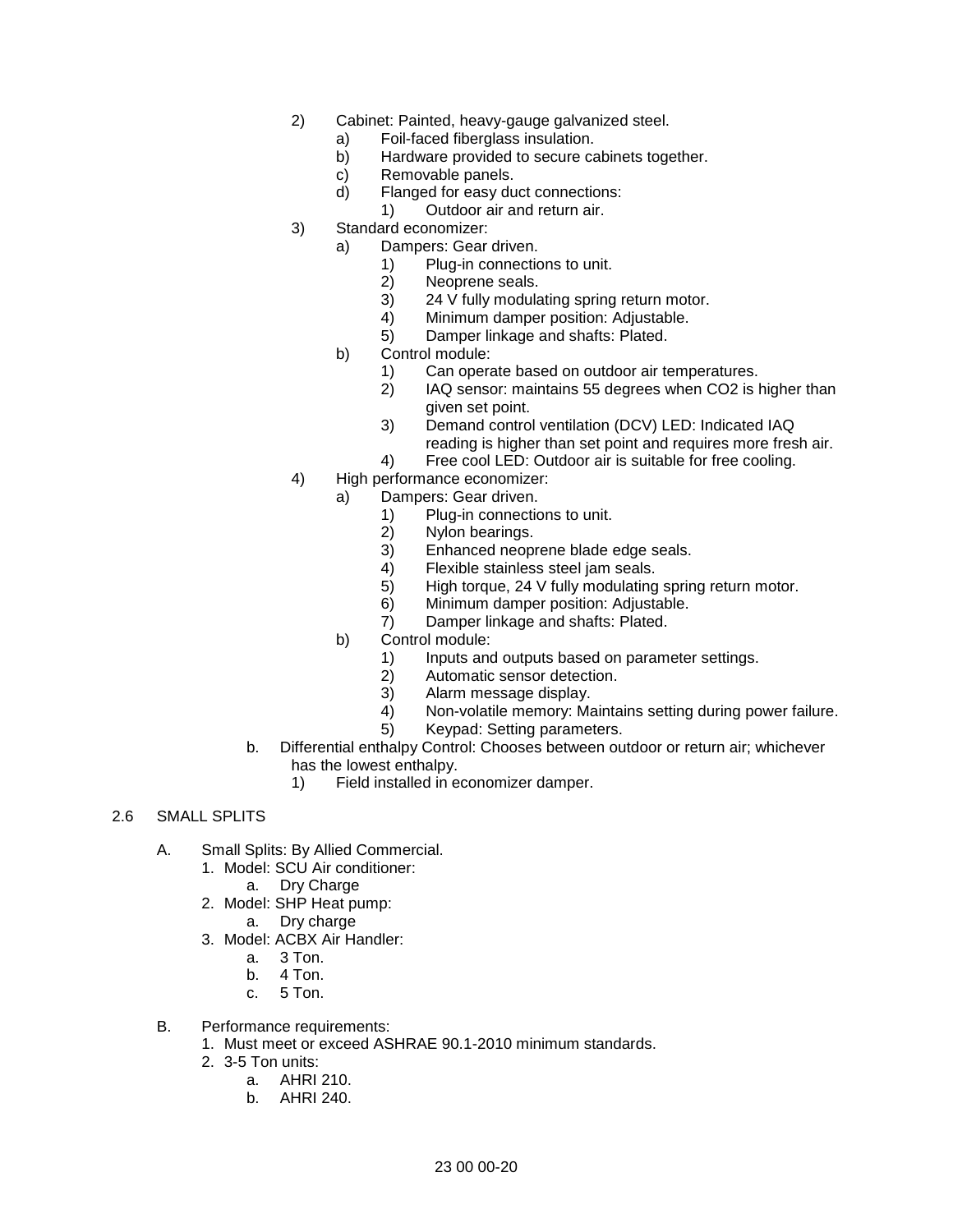- 3. UL listed.
- 4. ULC listed.
- C. Split System Heat Pumps and Air Conditioners.
	- 1. Standards:
		- a. AHRI 210 certified.
		- b. AHRI 240 certified.
		- c. UL Listed.
		- d. ULC Listed.
	- 2. Sound Ratings: 78 dBA maximum.
	- 3. Design ambient: up to 125 degrees F (53 degrees C).
	- 4. Cabinet: Baked polyester painted finish over galvanized steel.
		- a. Metal louvered exterior panels.
			- 1) Easily removable for servicing; two screws per panel.
		- b. Rounded corners.
		- c. External gauge ports.
		- d. Base pan: Ported, for water and debris drainage.
	- 5. Compressor: Scroll, high efficiency. R410A refrigerant.
		- a. Overload Protection.
		- b. Internal excessive current and temperature protection.
		- c. Vibration isolation: Mounted on elastomeric grommets.
	- 6. Coil: Copper tube with aluminum fins.
		- a. Raised coil to prevent debris collection.
	- 7. Components
		- a. Filter drier.
			- 1) Bi-directional.
		- b. Service valves.
		- c. Trade available components.
		- d. Indoor coil orifice shipped with outdoor unit.
			- 1) Charged with 15 feet (4.6 m) of line set.
		- e. Discharge muffler.
		- f. Solid-state, time-initiated, temperature terminated defrost system.
		- g. Low pressure switch: Charge loss protection.
		- h. High pressure switch: Compressor protection.
		- i. Defrost control:
			- 1) Diagnostics.<br>2) Short cycle p
				- Short cycle protection.
				- 3) Quiet Shift capable.
				- 4) Field selectable: 30/60/90 minutes.
	- 8. Accessories:
		- a. Blower off delay kit
		- b. Sound covers.<br>c. Freezestats.
		- Freezestats.
		- d. Loss of charge kit.
		- e. Compressor time off control.
		- f. Low ambient kit.
		- g. Fossil flue kit.
		- h. Crank case heater.
		- i. High pressure cutout kit.
		- j. Thermal expansion valve kit.
		- k. Short cycle protection kit.
- D. Split System Dry-Charged, Heat Pumps and Air Conditioners.
	- 1. Standards:
		- a. UL Listed.
		- b. ULC Listed.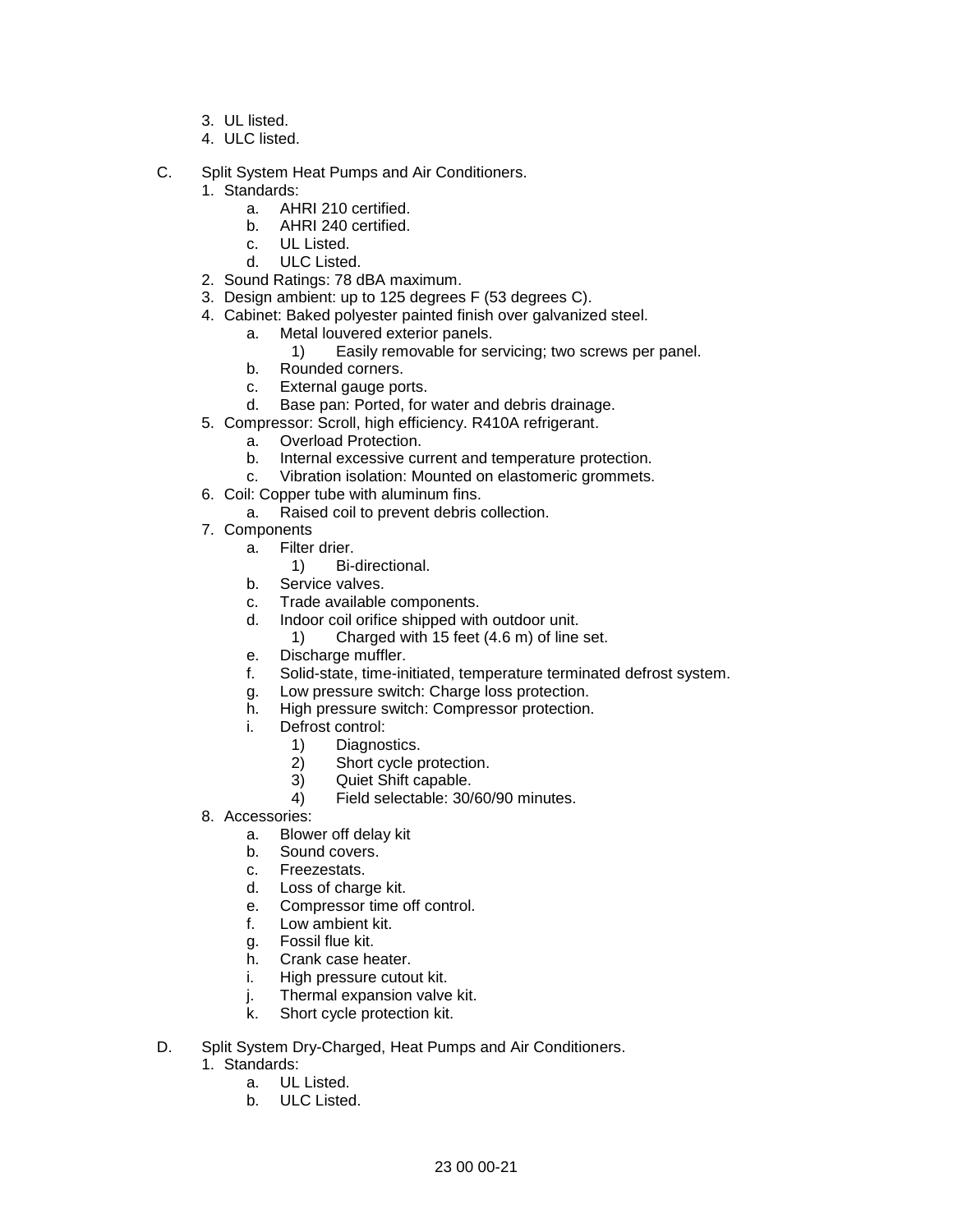- 2. Sound Ratings: 80 dBA maximum.
- 3. Design ambient: up to 125 degrees F (53 degrees C).
- 4. Cabinet: Baked polyester painted finish over galvanized steel.
	- a. Metal louvered exterior panels.
		- 1) Easily removable for servicing; two screws per panel.
	- b. Rounded corners.
	- c. External gauge ports.
	- d. Base pan: Ported, for water and debris drainage.
- 5. Compressor: Scroll, high efficiency. Nitrogen charged for replacements of R22 components only.
	- a. Overload Protection.
	- b. Internal excessive current and temperature protection.
	- c. Vibration isolation: Mounted on elastomeric grommets.
- 6. Coil: Copper tube with aluminum fins.
	- a. Raised coil to prevent debris collection.
- 7. Components
	- a. Filter drier.
		- 1) Bi-directional.
	- b. Service valves.
	- c. Trade available components.
	- d. Indoor coil orifice shipped with outdoor unit.
		- 1) Charged with 15 feet (4.6 m) of line set.
	- e. Discharge muffler.
	- f. Solid-state, time-initiated, temperature terminated defrost system.
	- g. Low pressure switch: Charge loss protection.
	- h. High pressure switch: Compressor protection.
	- i. Defrost control:
		- 1) Diagnostics.
		- 2) Short cycle protection.
		- 3) Quiet Shift capable.
		- 4) Field selectable: 30/60/90 minutes.
- 8. Accessories:
	- a. Blower off delay kit.
	- b. Sound covers.
	- c. Freezestats.<br>d. Loss of chard
	- Loss of charge kit.
	- e. Compressor time off control.
	- f. Low ambient kit.
	- g. Crank case heater.
	- h. High pressure cutout kit.
	- i. Thermal expansion valve kit.
	- j. Short cycle protection kit.
- E. Air Handler for Heat Pump and Air Conditioner Applications:
	- 1. Standards:
		- a. UL Listed.
		- b. ULC Listed.
	- 2. Thermostatic Expansion Valve (TXV): Factory installed for refrigerant flow regulation.
	- 3. Cabinet: Painted, heavy gauge, galvanized steel cabinet.
		- a. Foil faced insulation.
		- b. Removable side panels: Service access.
		- c. No external fastener heads protruding from cabinet sides.
		- d. Tool-less filter access; installation, removal, and replacement.
		- e. Electrical inlets: Cabinet top and sides.
		- f. Stacked or split into two separate sections.
	- 4. Components: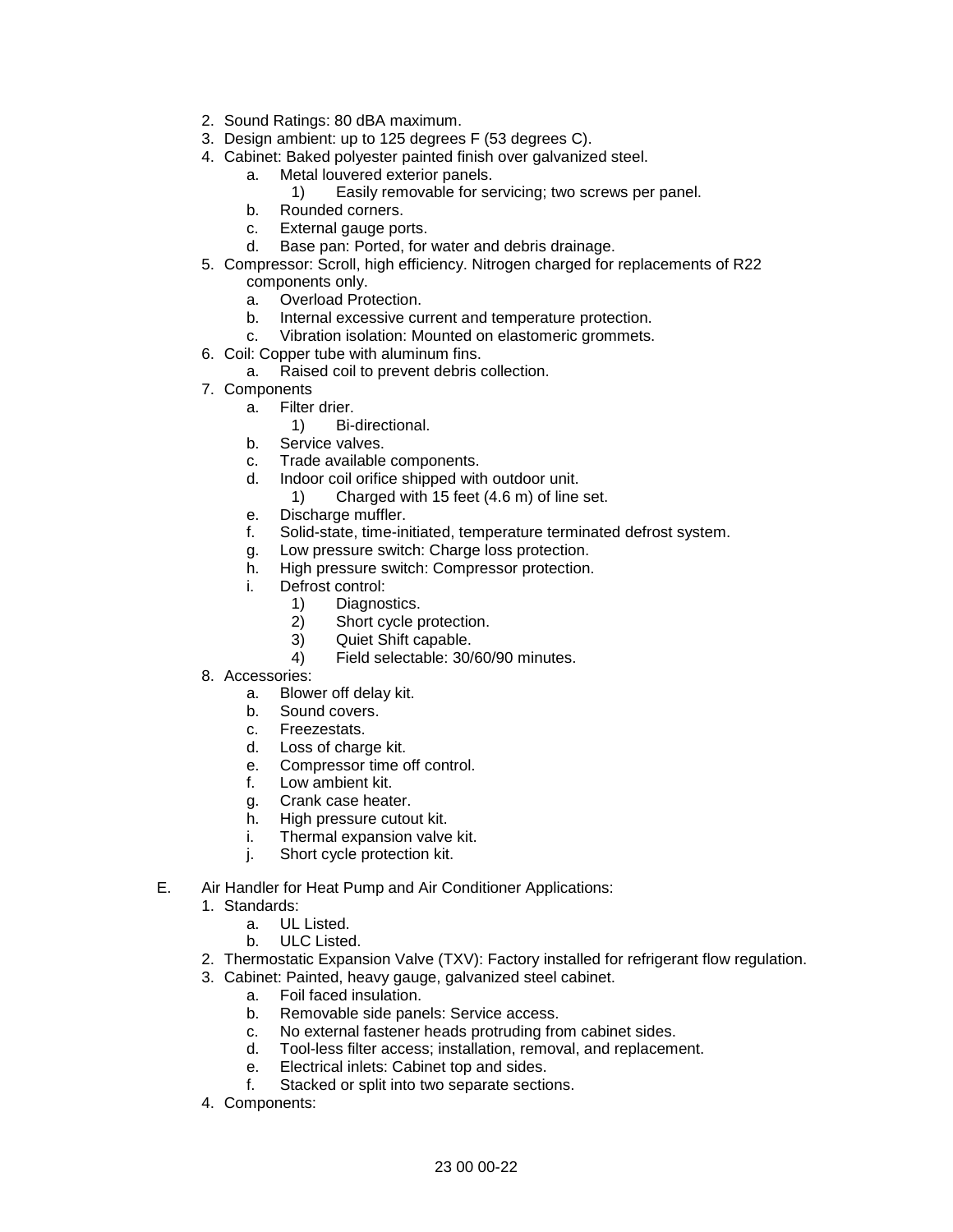- a. Blower: Multi-speed permanent split capacitor (PSC), single phase motor.
	- 1) Slide mounted for easy removal and maintenance.<br>2) Up flow application.
	- Up flow application.
	- 3) Down flow application.
	- 4) Horizontal application.
- b. Transformer and blower relay.<br>c. Filter: Frame type.
- Filter: Frame type.
- d. Distributor tubing: Sleeved.
- 5. Drain Plan: Plastic, UV resistant; dual pipe drains.
- 6. Accessories:
	- a. Counter flow kit.
	- b. Combustible floor kit.
	- c. Single point power kit.
	- d. Electric heat kit. Require 3 phase service.
		- 1) 10 kW.
		- 2) 15 kW.
		- 3) 20 kW.

# 2.7 UNIT HEATERS

- A. Unit Heaters: LF24. Gas Unit Heaters; Duct Furnaces by Allied Commercial.
	- 1. Standard Units:
		- a. 100,000 Btuh.
		- b. 115,000 Btuh.
		- c. 145,000 Btuh.
		- d. 172,500 Btuh.
		- e. 195,000 Btuh.<br>f. 230,000 Btuh.
		- 230,000 Btuh.
		- g. 250,000 Btuh.
		- h. 300,000 Btuh.
		- i. 345,000 Btuh.
		- j. 390,000 Btuh.
	- 2. Compact Units:
		- a. 30,000 Btuh.
		- b. 45,000 Btuh.
		- c. 60,000 Btuh.
		- d. 75,000 Btuh.
- B. Performance Requirements:
	- 1. CSA certified.
	- 2. CEC listed.
	- 3. High altitude rating: All units may be fired at full input up to 2000 ft above sea level. See detailed product information for necessary derating on units based on altitude.
- C. Ships completely assembled: Controls factory installed, wired, and tested.
- D. Fuel type:
	- 1. Natural Gas.
	- 2. LPG/Propane.
- E. Venting:
	- 1. Horizontal.
	- 2. Vertical.
- F. Cabinet: Painted, heavy gauge, steel cabinet.
	- 1. Insulated panels.
	- 2. Louvers: Adjustable.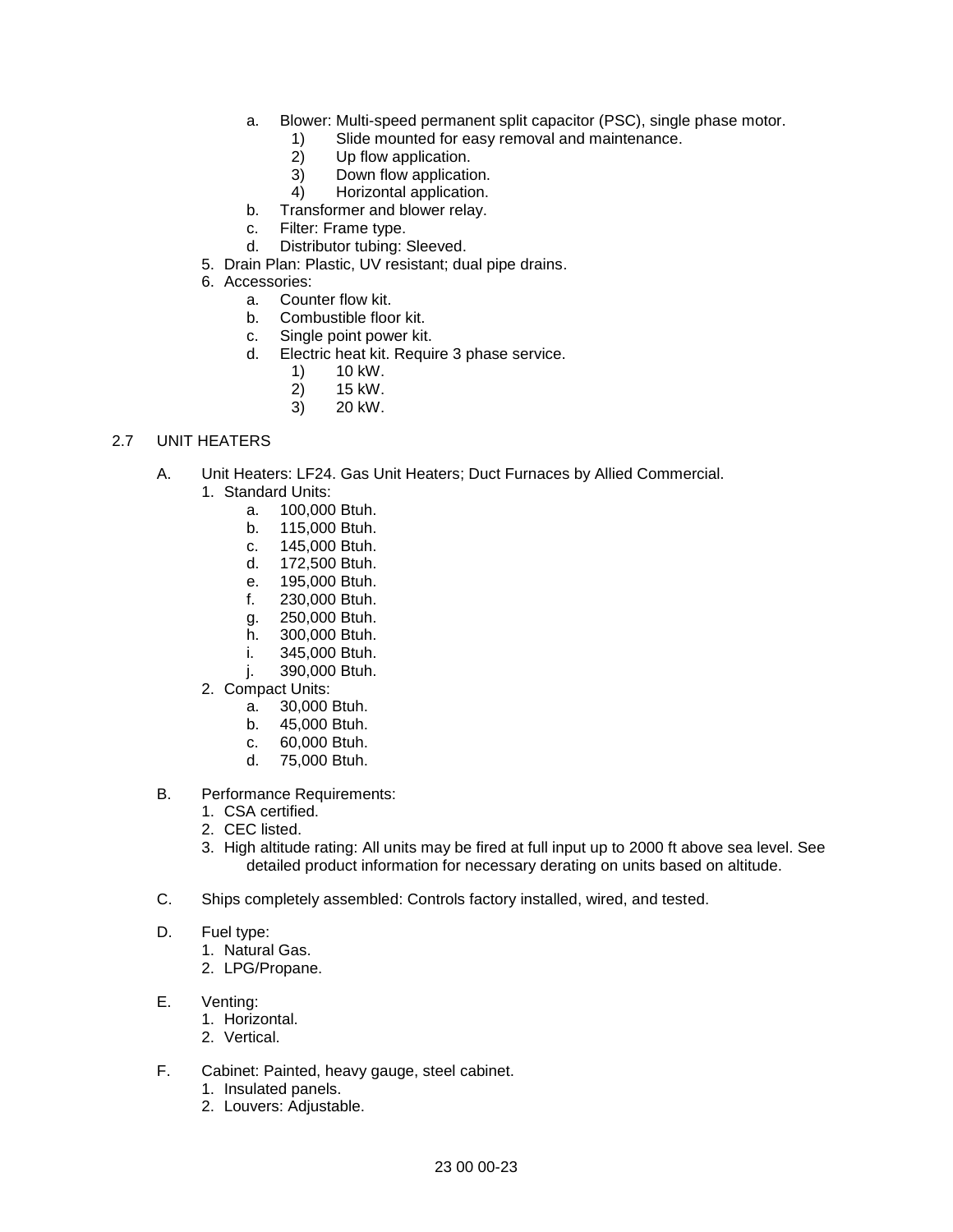- 3. Mounting: 3/8 in x 16 rivet nuts for unit suspension.
- G. Electrical Junction Box: Electrical and safety controls.
	- 1. Location:
		- a. Outside of cabinet.
		- b. Inside of cabinet.
	- 2. Transformer:
		- a. 120 / 24 V.
		- b. 115 / 24 V.
	- 3. Combination ignition/fan timer control.
	- 4. Terminal strip: thermostat connections.
	- 5. Diagnostic LED.
- H. Fan: Direct driven.
- I. Heating system:
	- 1. Combination control valve: 24 volt.
		- a. Manual shutoff.
		- b. Gas pressure regulation.
	- 2. Ignition: Solid state, timer controlled, direct spark.
		- a. Intermittent; only when required.
	- 3. Flame sensor:
		- a. Initiates three attempts at re-ignition before lock out.
	- 4. Combustion air inducer: Operates only during heating cycle purging flue vents.
		- a. Pressure switch: proves inducer operation prior to gas valve actuation.
		- b. Blower motor: Direct drive, sleeve bearings, and thermally protected.
		- c. Rotatable 90 degrees left or right of vertical to facilitate installation.
	- 5. Heat Exchanger: Tubular.
		- a. Aluminized steel.
		- b. Stainless steel.
	- 6. Burner Assembly: Inshot, aluminized steel.
		- a. Venturi air and gas mixer.
		- b. Removable as unit. Burners removable individually.
	- 7. Limit control: Factory installed and set.
- J. Venting:
	- 1. Vertical: Single wall and type B-1 double wall vent pipe.
	- 2. Horizontal: Single wall or Allied-approved stainless steel vent kits.
- K. Hanging Brackets: for field installation.
- L. Options:
	- 1. Discharge Nozzles: Fully assembled painted heavy gauge steel.
		- a. Orientation:
			- 1) 30 degrees.<br>2) 45 degrees.
			- 45 degrees.
			- 3) 60 degrees.
			- 4) 90 degrees.
	- 2. Hanging bracket kit: Suspends heats on two pipe hangers.
		- a. Brackets and necessary hardware.
		- b. Pipe hangers: 3/4 inch not furnished; field provided.
	- 3. LPG/Propane conversion kit:

# 2.8 INDUSTRIAL FURNACES

A. Gas Furnaces: Model LG14 by Allied Commercial. 1. 225,000 Btuh.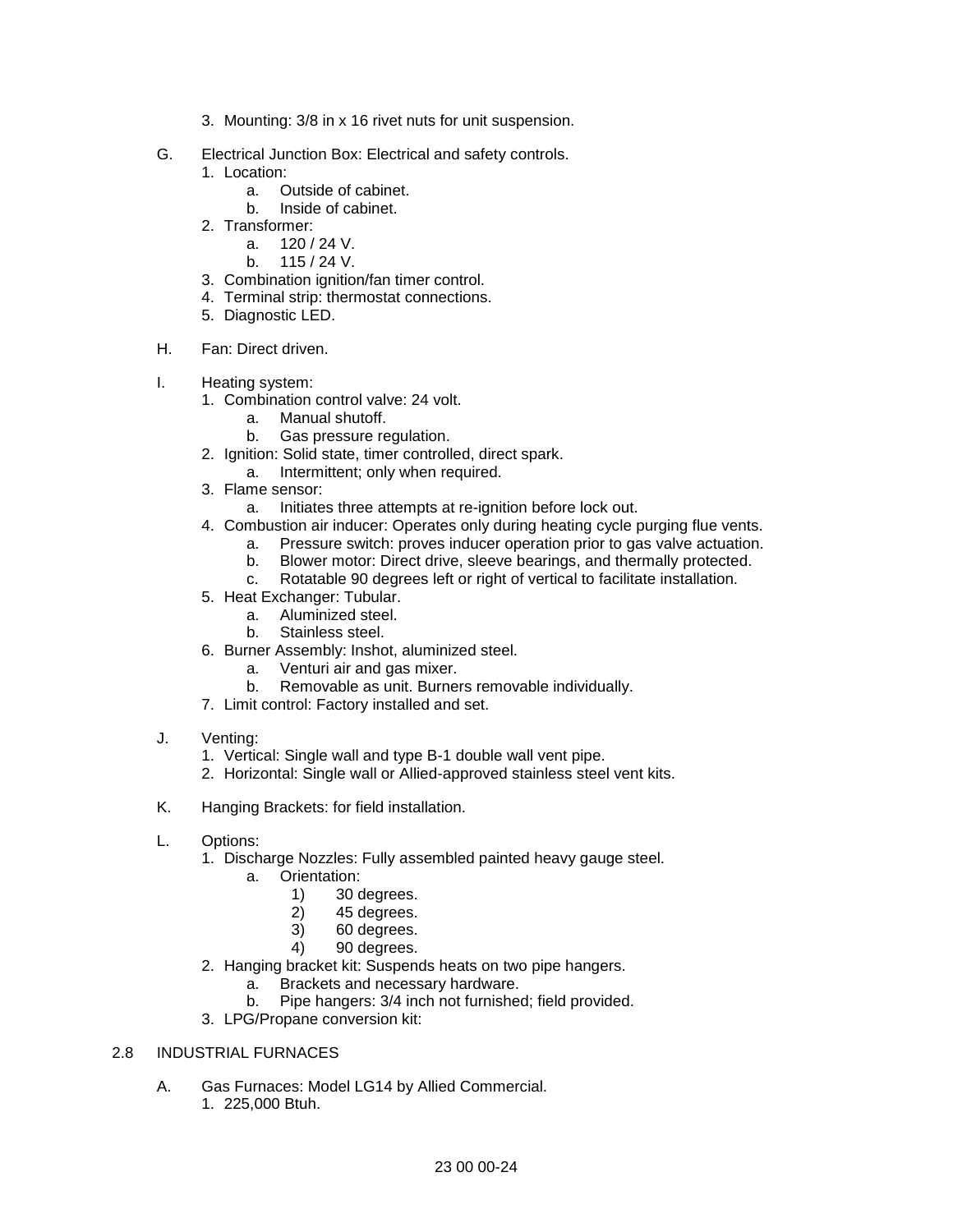- 2. 275,000 Btuh.
- 3. 350,000 Btuh.
- 4. 450,000 Btuh.
	- a. Orientation:
		- 1) Horizontal.
		- 2) Vertical.
- B. Performance Requirements: 1. UL listed.
- C. Cabinet:
	- 1. Base frame and blower deck: 16-gauge (1.52 mm) steel.
	- 2. Front header box: 14-gauge (1.99 mm) aluminized steel.
	- 3. Side panels: Removable.
	- 4. Observation door.
- D. Heat exchanger 14-gauge (1.9 mm) stainless steel.
- E. Fuel Pump: Two stage.
- F. Burn: Stainless steel flame retention head, 115 V.
- G. Overload Protection: 115/230 V. factory wired for 230 V. 1. Blower motor, fans, and limits controls.
- H. Flue Travel: aluminized steel.
- I. Blowers: Primary, and secondary; rail mounted, slide out.
	- 1. Belt driven.
	- 2. Motor: Factory wired for 230 V. 3450 rpm.
		- a. 1.5 Hp (1.12 kW)
		- b. 2.0 Hp (1.49 kW).
	- 3. Oil burning Kit: Barometric control included.
		- a. Oil burner: 7 Amps at 115 V.

# PART 3 PRODUCTS

- 3.1 EXAMINATION
	- A. Verification of Conditions: Examine areas and conditions under which Work is to be performed and identify conditions that may be detrimental to proper or timely completion. 1. Verify locations of all connections; i.e. piping and wiring.
	- B. Do not proceed until unsatisfactory conditions have been corrected.

#### 3.2 INSTALLATION

- A. General: Install products in accordance with manufacturer's instructions, approved submittals, and in proper relationship with adjacent construction.
- B. For roof curbs refer to appropriate sections in Division 07 for detailed specification information on roof curbs.
- C. Cast-in-place equipment bases: See appropriate sections in Division 03 for detailed specification of cast-in-place concrete or miscellaneous cast-in-plate concrete.
- D. Connections: Ducts, drains, gas piping, and wiring; see appropriate sections in Division 23 and 26 for detailed specifications information.